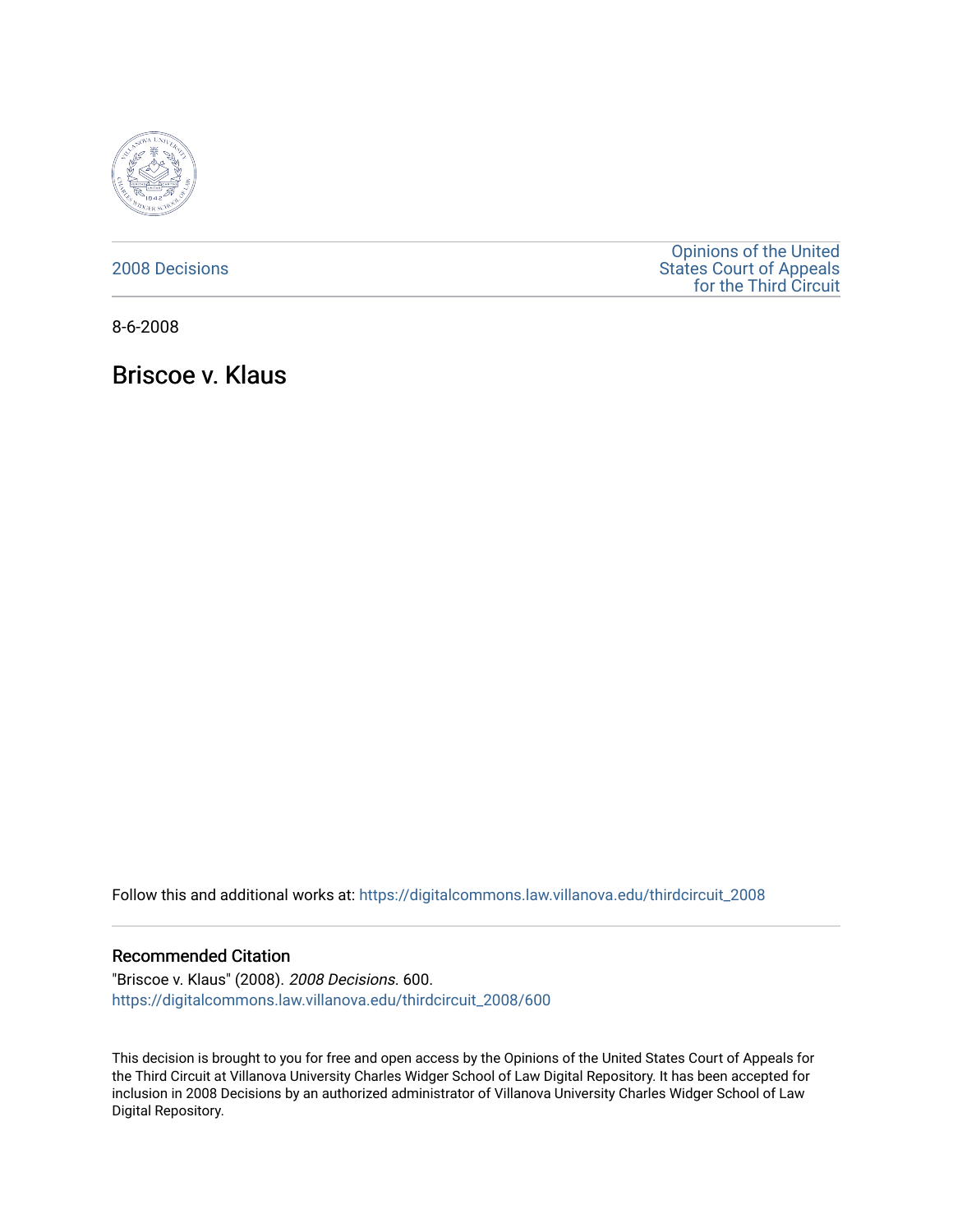### PRECEDENTIAL

# UNITED STATES COURT OF APPEALS FOR THE THIRD CIRCUIT

l

 $\overline{a}$ 

No. 04-4162

ORLAND BRISCOE, Appellant v.

KENNETH KLAUS; MARTIN L. DRAGOVICH; MILLER; STENDER; SMITH; PRAVE; PELTER; LEGGORE; MOORE; ALIARNELLO; MARSHA HANCOCK; JOHN DOE

l

l

On Appeal from the United States District Court for the Middle District of Pennsylvania (D.C. No. 01-cv-01253) District Judge: Honorable James M. Munley

Argued April 16, 2008

Before: AMBRO, FISHER and MICHEL,\* *Circuit Judges*.

<sup>\*</sup> The Honorable Paul R. Michel, Chief Judge of the United States Court of Appeals for the Federal Circuit, sitting by designation.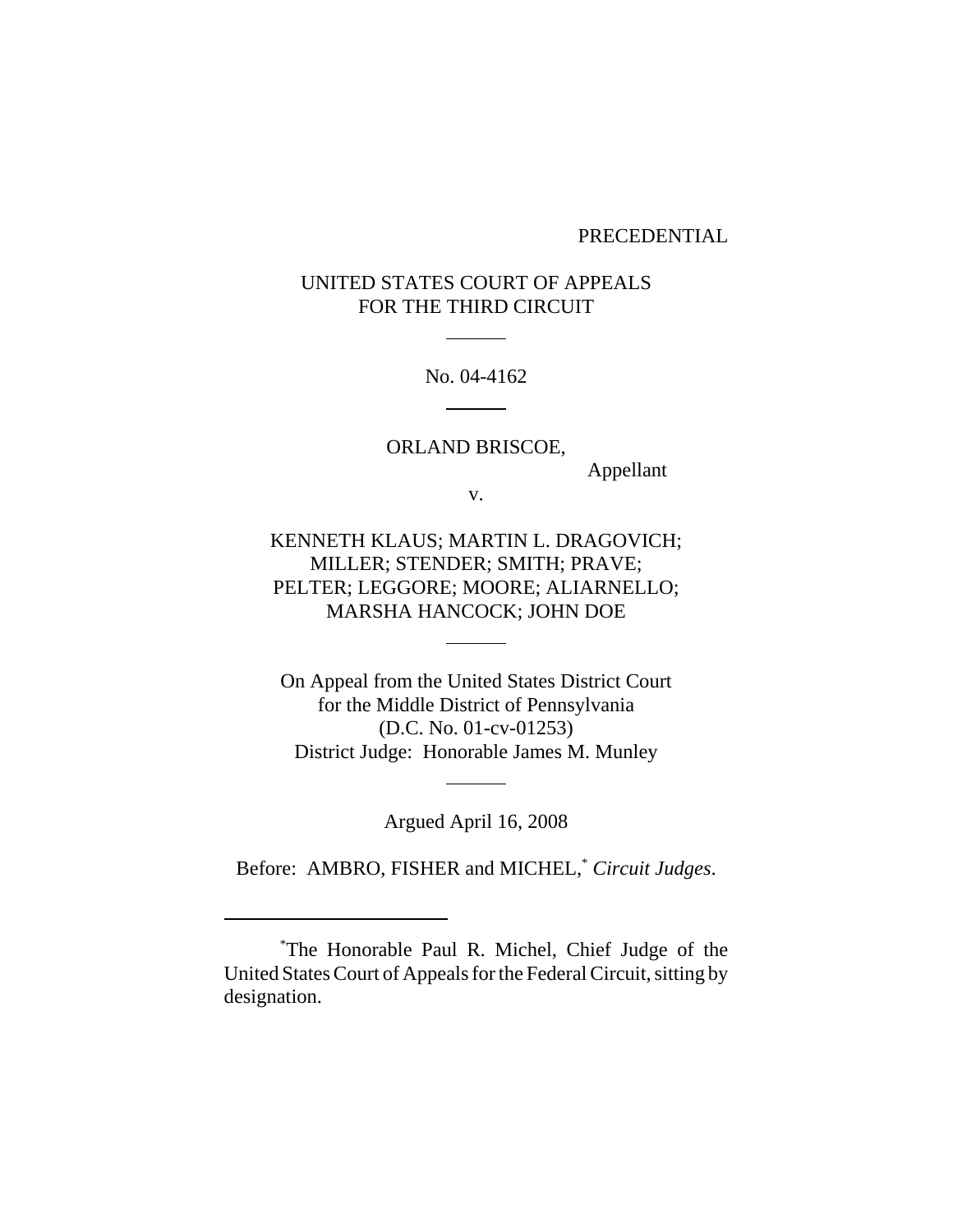(Filed: August 6, 2008)

Neelie S. Simmons (Argued) Jones Day 500 Grant Street, 31st Floor Pittsburgh, PA 15219 *Attorney for Appellant Orland Briscoe*

David C. Dagle (Argued) Daniel K. Natirboff Capozzi & Associates 2933 North Front Street Harrisburg, PA 17110 *Attorneys for Appellee, Kenneth Klaus*

Raymond W. Dorian Vincent R. Mazeski (Argued) Pennsylvania Department of Corrections Office of Chief Counsel 55 Utley Drive P.O. Box 598 Camp Hill, PA 17011-0000 *Attorneys for Appellees, Martin Dragovich, Miller, Raymond Stender, Prave, Clifford Pelter, Paul Leggore, Moore, Aliarnello, Marsha Hancock, and Smith*

### OPINION OF THE COURT

l

l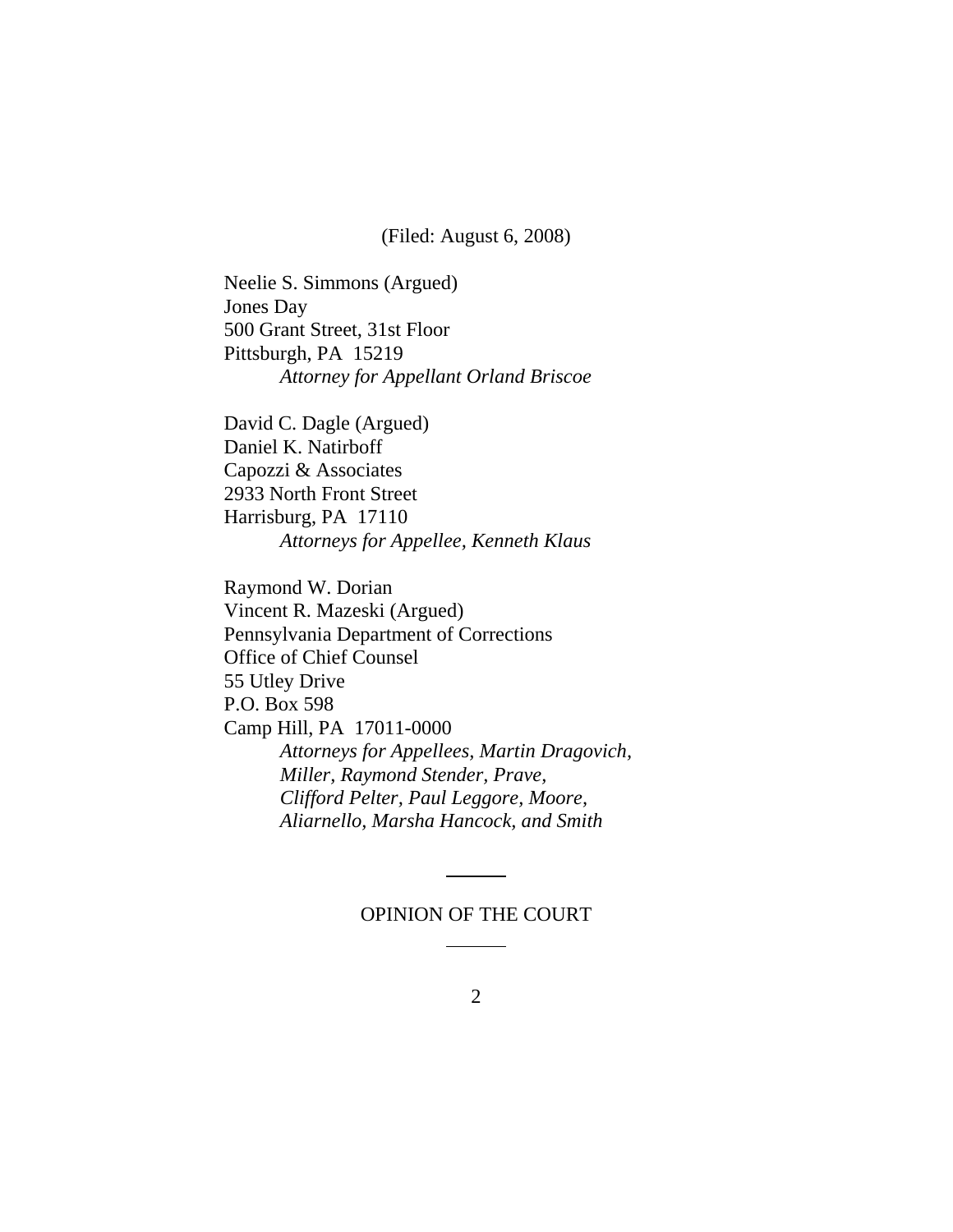### FISHER, *Circuit Judge*.

Orland Briscoe appeals the District Court's decision to dismiss his case for failure to prosecute and comply with its orders pursuant to Federal Rule of Civil Procedure 41(b). Briscoe's complaint alleged that several prison officials at the State Correctional Institution at Camp Hill ("SCI-Camp Hill") and the State Correctional Institution at Pittsburgh ("SCI-Pittsburgh") violated his constitutional rights under the Eighth and Fourteenth Amendments. After prison officials notified the District Court that Briscoe refused to be transported to the final pretrial conference, the District Court cancelled the pretrial conference, and two days later, it dismissed Briscoe's case. We hold that the District Court abused its discretion in dismissing Briscoe's case sua sponte without providing him with a full and fair opportunity to be heard regarding the reason he failed to attend the pretrial conference. For the following reasons, we will vacate the District Court's order and remand the case to the District Court for proceedings consistent with this opinion.

I.

On July 6, 2001, Orland Briscoe filed a complaint in the District Court for the Middle District of Pennsylvania. Briscoe, a Pennsylvania state prisoner, alleged that two incidents occurred in which prison officials at SCI-Camp Hill and SCI-Pittsburgh violated his constitutional rights.

The first instance occurred on December 17, 1999 when several Corrections Officers ("COs") arrived to return Briscoe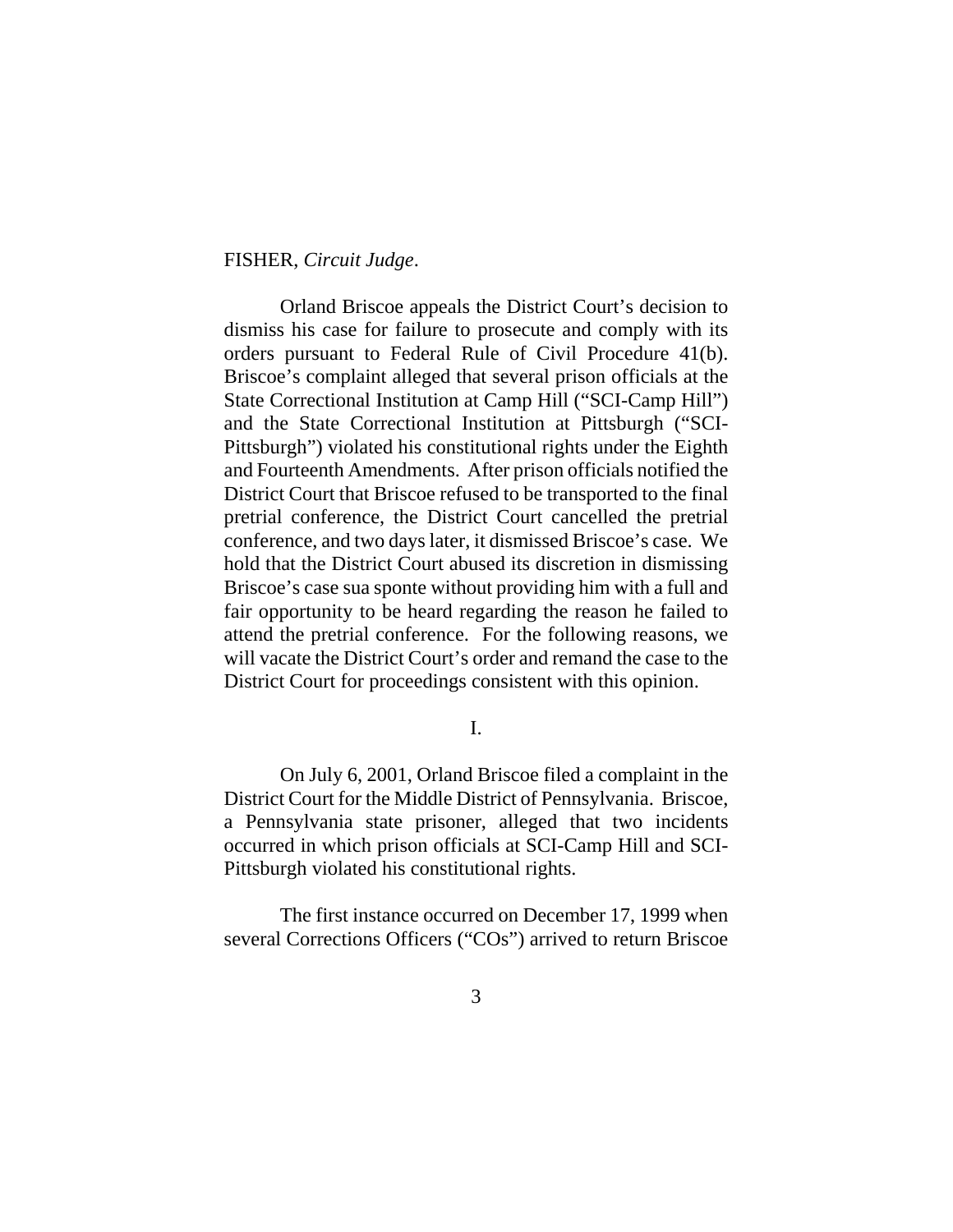to his cell after he had been released from the infirmary at SCI-Camp Hill. He alleged that Sergeant Paul Leggore, CO Moore, CO Nicholas Prave, CO James Zihmer, Lieutenant Miller, and CO Anthony Alianiello entered his infirmary cell, and proceeded to strike him with a riot shield, beat him, kick him, and carry him to the strip search area. He was then strip searched in the presence of Leggore, Prave, Alianiello, Zihmer, CO Kenneth Klaus, CO Adam Huber, and CO Randy McCauslin.

The second instance occurred on April 12, 2000, when several COs transferred Briscoe from SCI-Camp Hill to SCI-Pittsburgh. The COs took Briscoe to the strip search area, and the following officers conducted the search: Leggore, McCauslin, Prave, Klaus, Smith, CO Clifford Pelter, CO Edward Hatcher, and CO Raymond Stender. After Briscoe failed to follow the COs' instructions during the strip search, Smith ordered the officers to take him down to the floor. While he was on the floor, Klaus kneed him in the face. The COs then took Briscoe to the van to transfer him. During the transfer, Briscoe claims that Stender elbowed him in the mouth, damaging one of his teeth. He also claims that Smith used an electronic immobilizing device on him.<sup>1</sup> Upon arriving at SCI-Pittsburgh, the nurse, Marsha Hancock, examined and treated Briscoe.

Based on these facts, Briscoe instituted this litigation against the prison officials pursuant to 42 U.S.C. § 1983,

<sup>&</sup>lt;sup>1</sup>Based on the incidents on April 12, 2000, the Department of Corrections suspended Smith and Klaus.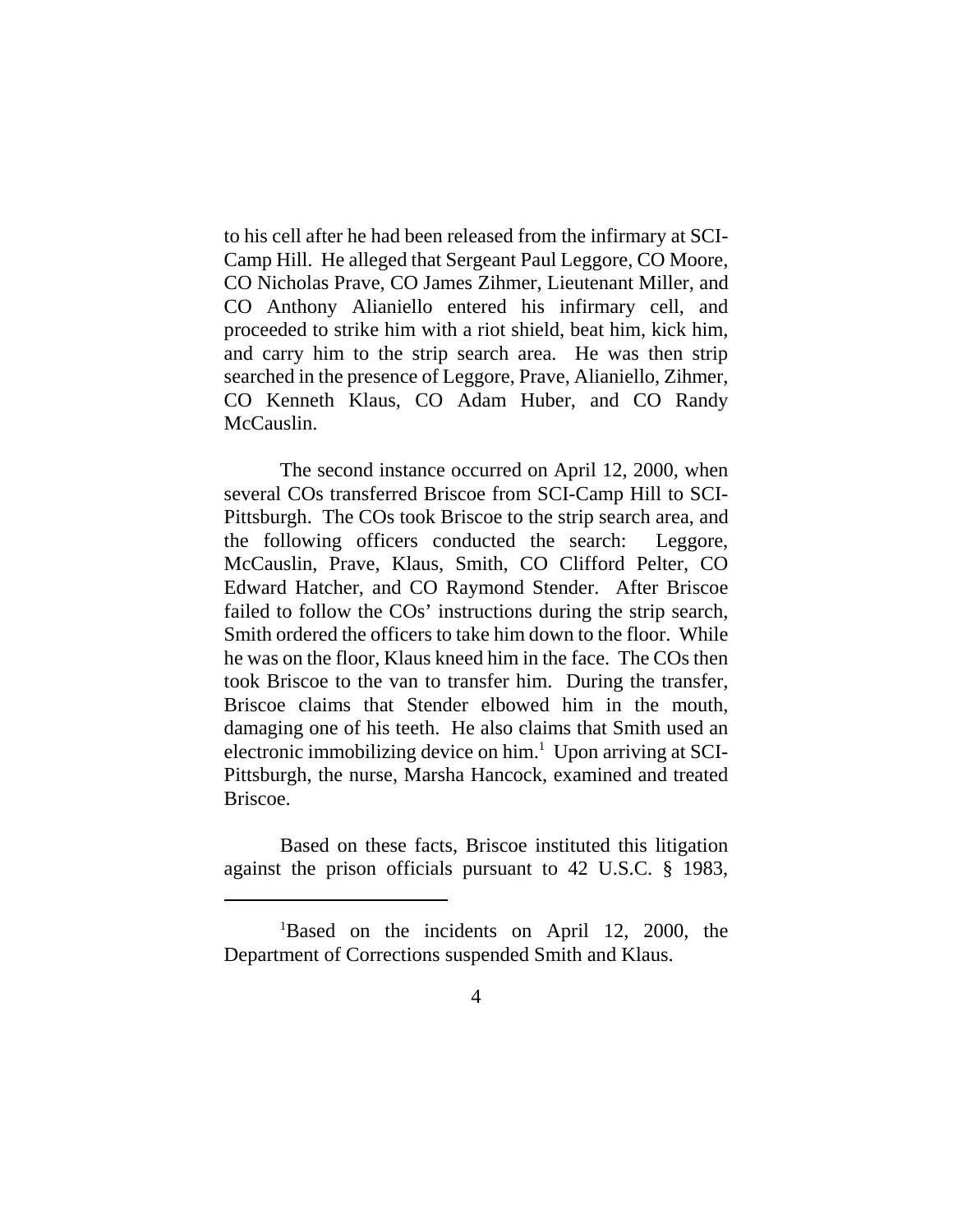alleging that the prison officials violated his Eighth and Fourteenth Amendment rights in the following ways: (1) Miller, Leggore, Moore, Alianiello, Prave, and Zihmer used excessive force on him in the infirmary cell on December 17, 1999; (2) Miller, Leggore, Moore, Alianiello, Prave, and Zihmer used excessive force on him during the strip search on December 17, 1999; (3) Miller, Stender, Leggore, McCauslin, Pelter, Prave, Smith, and Klaus used excessive force on him during the strip search on April 12, 2000; (4) Stender and Smith used excessive force on him while transporting him to SCI-Pittsburgh on April 12, 2000; and (5) Nurse Hancock refused to provide him with the medical treatment he requested.

In July 2002, Briscoe did not attend his scheduled deposition. On September 4, 2002, defendant Klaus filed a motion to dismiss Briscoe's case for failure to prosecute. On September 30, 2002, Briscoe submitted a brief in opposition to the motion. In it, he explained that, prior to the hearing, prison officials had confiscated all of his legal documents and his clothing. He attached a declaration from an inmate who supported his assertion of these facts. He further stated that he had contacted Klaus' counsel, requesting that the deposition be rescheduled when he had access to all of these materials. On March 19, 2003, the District Court denied Klaus' motion to dismiss.

After completion of discovery, the parties filed crossmotions for summary judgment. On March 31, 2004, the District Court denied Briscoe's motion for summary judgment, but granted the defendants' motion for summary judgment in part, finding that several of the defendants had not violated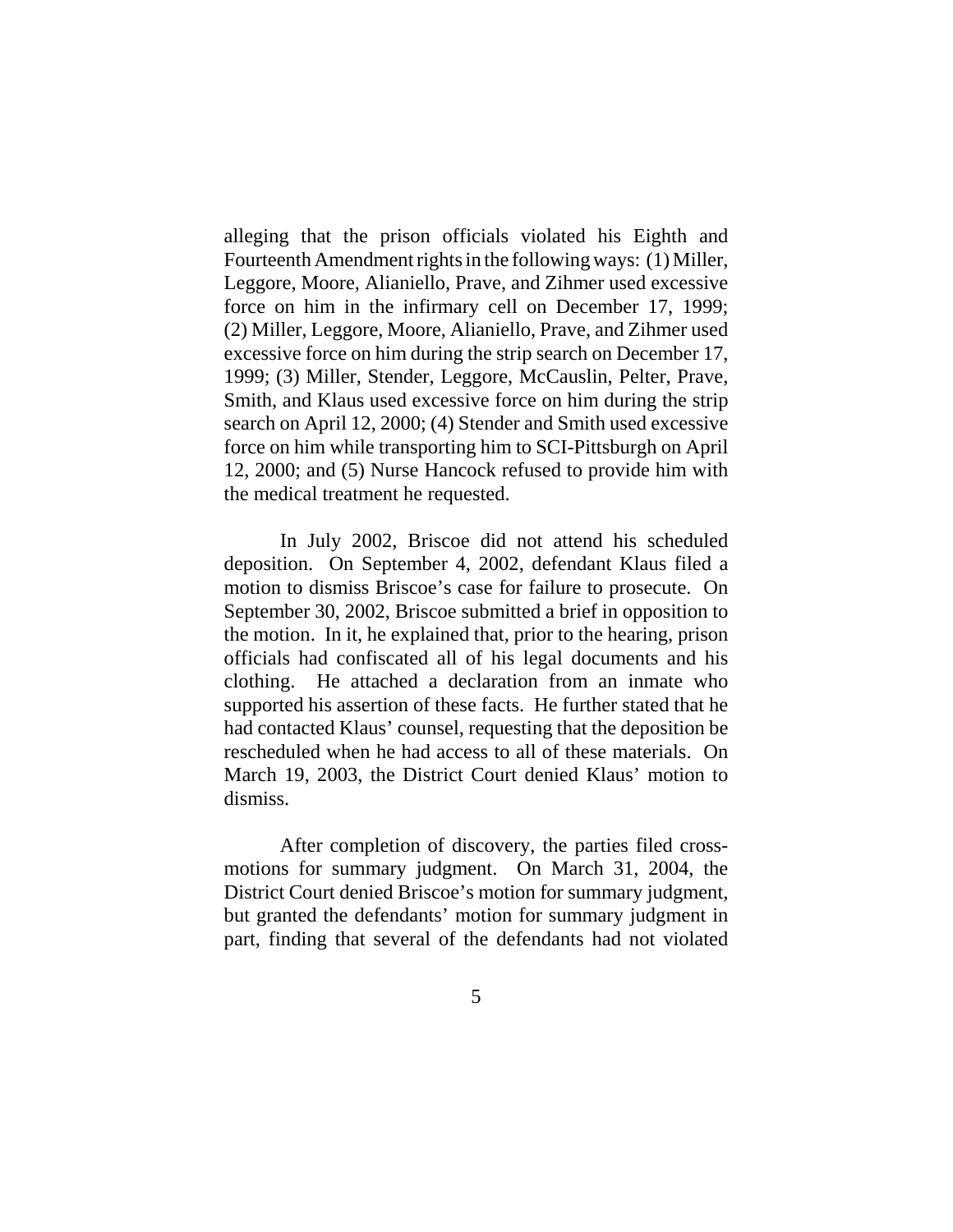Briscoe's Eighth and Fourteenth Amendment rights. Specifically, the District Court granted summary judgment in favor of the following defendants: (1) Miller, Leggore, Moore, Alianiello, Prave, and Zihmer, finding that they had not used excessive force during the strip search on December 17, 1999; (2) Miller, Stender, Leggore, McCauslin, Pelter, and Prave, finding that they had not used excessive force during the strip search on April 12, 2000; and (3) Nurse Hancock, finding that she had not acted with deliberate indifference in treating Briscoe. Therefore, Briscoe's remaining claims that survived summary judgment were: (1) Miller, Leggore, Moore, Alianiello, Prave, and Zihmer used excessive force on him in the infirmary cell on December 17, 1999; (2) Smith and Klaus used excessive force on him during the strip search on April 12, 2000; and (3) Stender and Smith used excessive force on him while transporting him to SCI-Pittsburgh on April 12, 2000.

On August 5, 2004, the District Court filed a Scheduling Order. It scheduled the final pretrial conference for September 9, 2004, and it set the trial to begin on September 27, 2004. Briscoe filed a motion, requesting a sixty-day extension to file his jury instructions and subpoena his witnesses. The District Court did not rule on this motion.

On September 8, 2004, the District Court entered an order, stating that it had been "notifi[ed] from Plaintiff's custodian, the State Correctional Institution at Fayette, Labelle, Pennsylvania, that the Plaintiff is refusing to be transported for purposes of attending the Final Pretrial Conference scheduled in this matter for Thursday[,] September, 9, 2004." As a result of this notification, it entered the following order: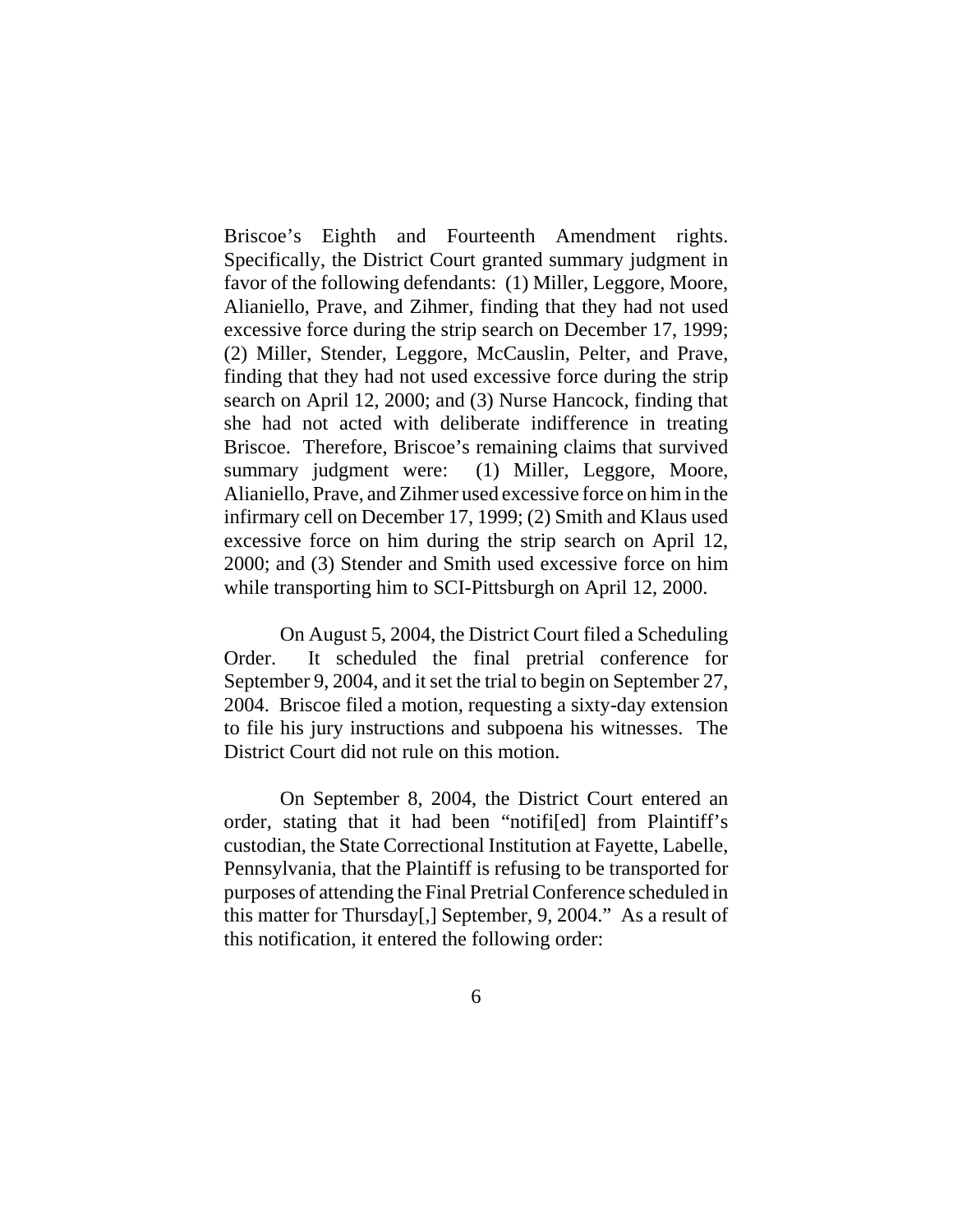1. The Plaintiff's refusal to appear at the Final Pretrial Conference in this matter could be construed as a failure to prosecute the action, as well as a failure to comply with the rules of court and will result in an involuntary dismissal of the action, on the merits, pursuant to Fed. R. Civ. P. 41(b);

2. The Clerk of Court is hereby directed to serve this Order on the Plaintiff's custodian *via* facsimile;

3. Plaintiff's custodian is ordered to serve this Order upon the Plaintiff forthwith;

4. Plaintiff's custodian is further ordered to notify this Court of the Plaintiff's status by 3:00 p.m. on this date.

Pursuant to this order, the prison officials notified the District Court that Briscoe continued to refuse to be transported. Thus, the District Court entered a second order, cancelling the conference.

On September 10, 2004, the District Court dismissed Briscoe's case for failure to prosecute and comply with its orders pursuant to Federal Rule of Civil Procedure 41(b). In its order, the court considered the six factors applicable to dismissing a case pursuant to Rule 41(b) as set forth in *Poulis v. State Farm Fire and Casualty Co.*, 747 F.2d 863, 868 (3d Cir. 1984). It noted that Briscoe's claims "were based in some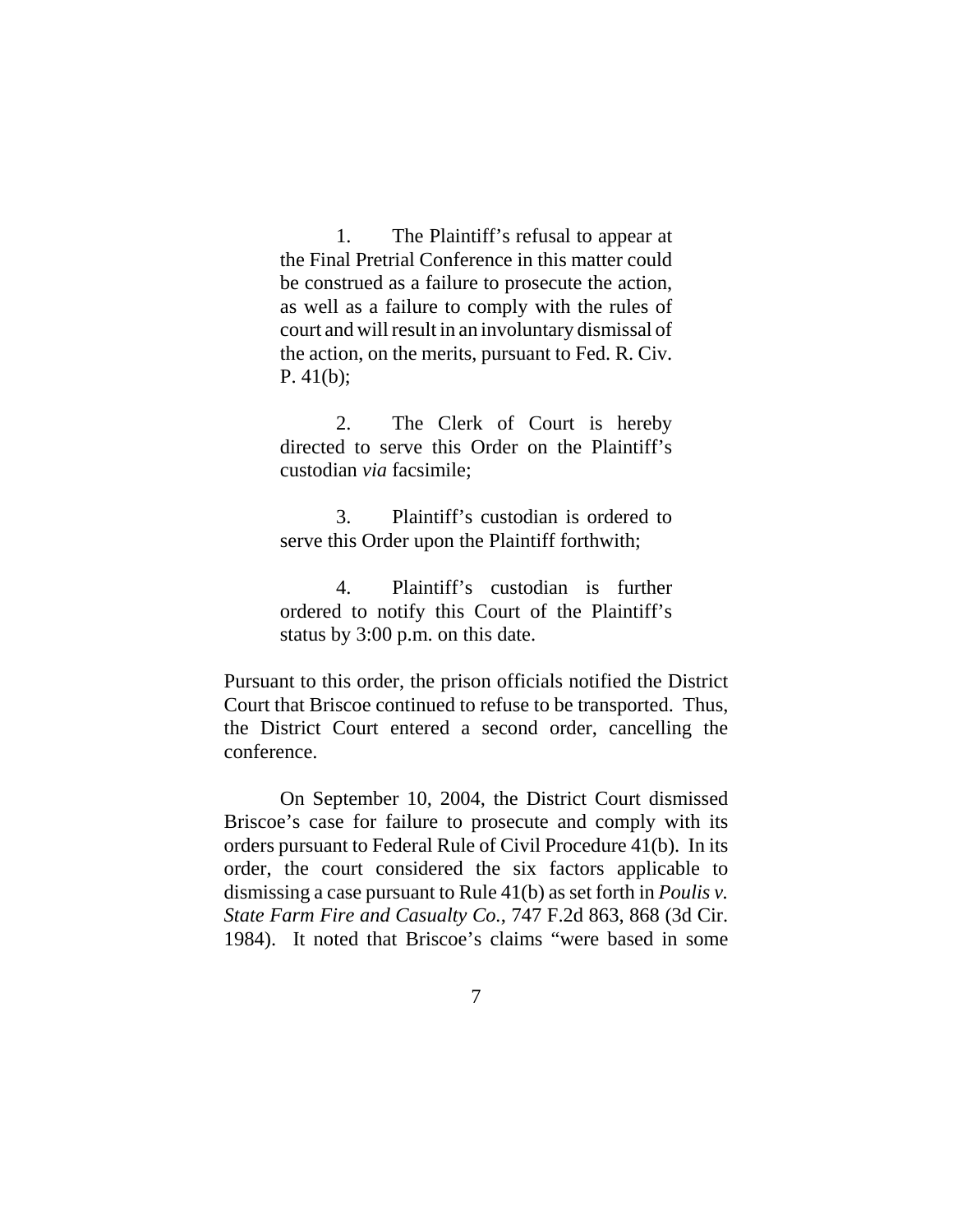merit" because they "had successfully cleared the summary judgment hurdle and were in posture to proceed to trial." However, it found that the remaining factors were not in favor of Briscoe. It found that Briscoe was personally responsible for his refusal to attend the conference, his refusal was willful because he had ignored the court's specific warning to him, and his failure to attend the conference prejudiced the defendants because the defendants could not "effectively prepare for trial so as to bring the litigation to a resolution." Additionally, it found that, although Briscoe did not have a history of dilatoriness, his refusal to attend the conference was a dilatory tactic in light of his request for an extension of time to comply with the court's order regarding pretrial documentation. Finally, it found that alternative sanctions were unavailable in the present case. Based on its evaluation of these factors, the District Court dismissed Briscoe's case. Its order stated:

> 1. The Plaintiff's action is DISMISSED ON THE MERITS for failure to prosecute and comply with orders of [the] Court pursuant to Fed. R. Civ. P. 41(b);

> 2. The Clerk of Court is directed to CLOSE this case;

> 3. Any appeal from this Order will be deemed frivolous, lacking in probable cause and not in good faith.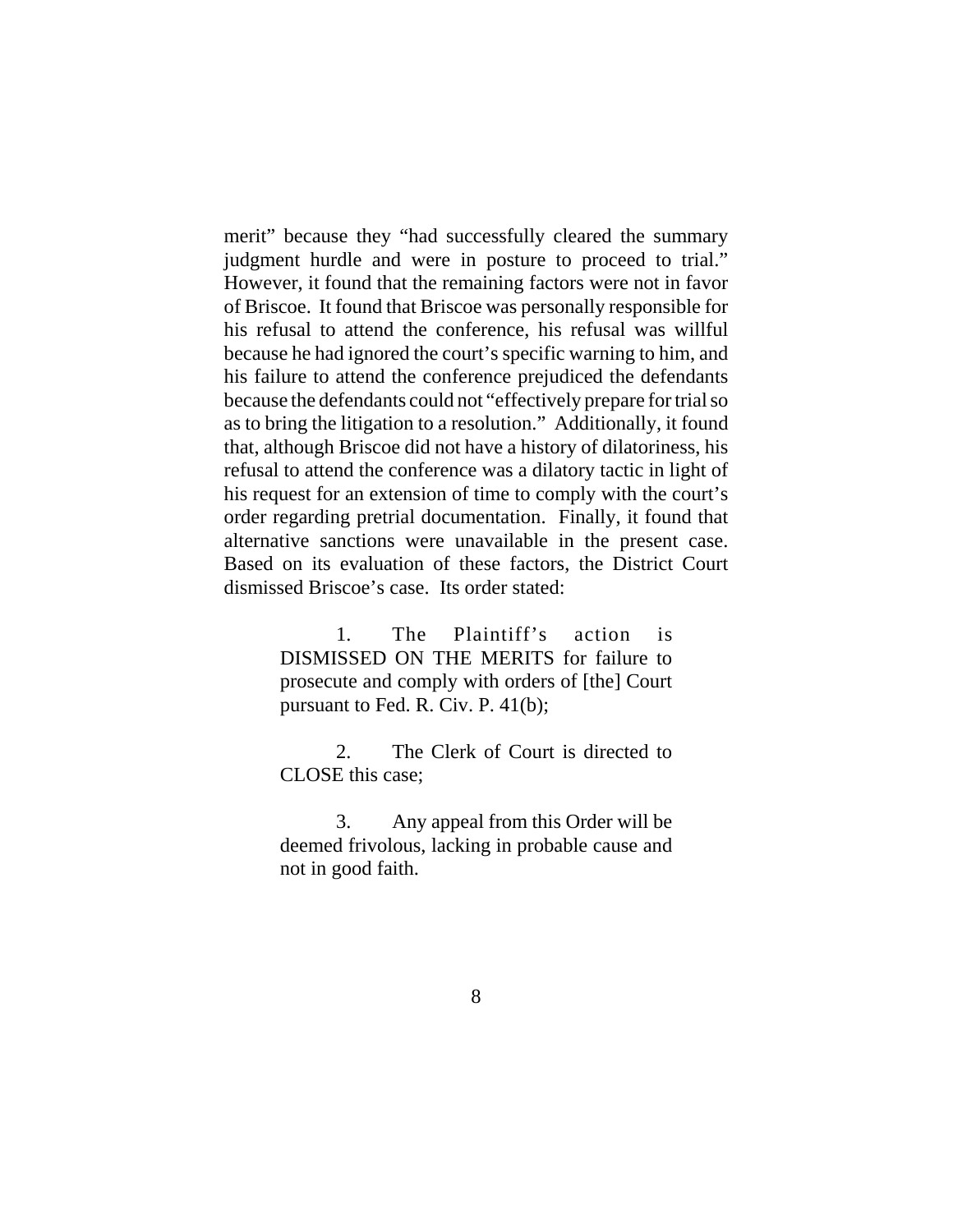On September 29, 2004, Briscoe filed a timely notice of appeal to this Court.<sup>2</sup>

#### II.

The District Court had jurisdiction over this case pursuant to 28 U.S.C.  $\S$  1343(a)(3), and we have jurisdiction over this appeal pursuant to 28 U.S.C. § 1291. We review a District Court's decision to dismiss a plaintiff's case pursuant to Federal Rule of Civil Procedure 41(b) for an abuse of discretion. *Emerson v. Thiel Coll.*, 296 F.3d 184, 190 (3d Cir. 2002). "While we defer to the District Court's discretion, dismissal with prejudice is only appropriate in limited circumstances and doubts should be resolved in favor of reaching a decision on the merits." *Id.*

### III.

Federal Rule of Civil Procedure 41(b) permits a District Court to dismiss a plaintiff's case for failure to prosecute. *See* Fed. R. Civ. P. 41(b) ("If the plaintiff fails to prosecute or to

<sup>&</sup>lt;sup>2</sup>Additionally, on December 1, 2004, Briscoe wrote a letter to Chief Judge Vanaskie of the Middle District of Pennsylvania. In this letter, Briscoe alleged that his failure to attend the pretrial conference was due to the prison officials' refusal to transport him. He alleged that the District Court had erred in dismissing his case without providing him with an opportunity to respond to the prison officials' statements regarding his refusal to be transported. He requested reinstatement of his case.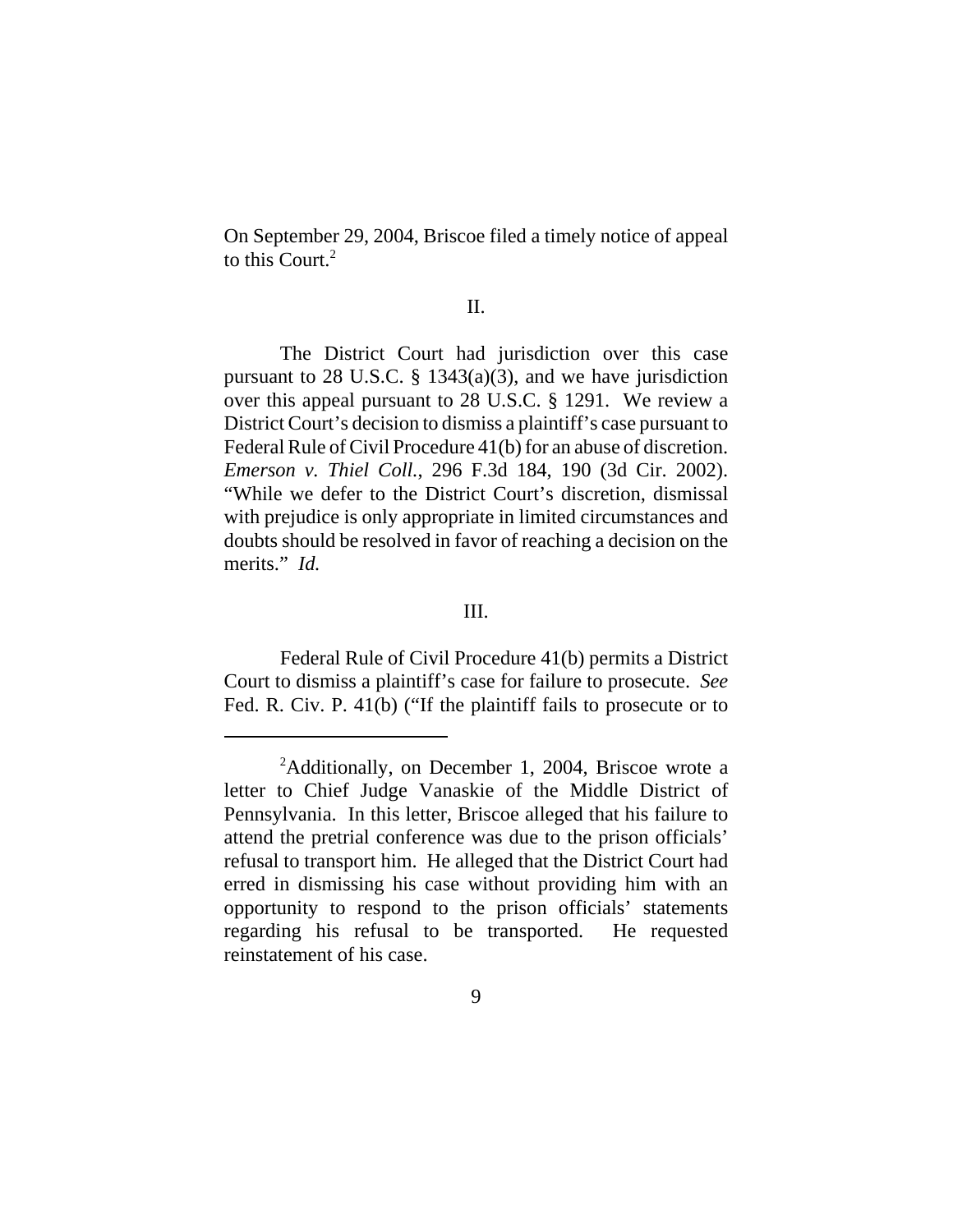comply with these rules or a court order, a defendant may move to dismiss the action or any claim against it."). To determine if the District Court abused its discretion in dismissing the case, "we will be guided by the manner in which the trial court balanced the following factors, . . . and whether the record supports its findings: (1) the extent of the *party's* personal *responsibility*; (2) the *prejudice* to the adversary caused by the failure to meet scheduling orders and respond to discovery; (3) a *history* of dilatoriness; (4) whether the conduct of the party or the attorney was *willful* or in *bad faith*; (5) the effectiveness of sanctions other than dismissal, which entails an analysis of *alternative sanctions*; and (6) the *meritoriousness* of the claim or defense." *Poulis*, 747 F.2d at 868 (emphasis in original).

We will conduct an analysis of the *Poulis* factors below, but first, we note that "dismissals with prejudice . . . are drastic sanctions." *Id.* at 867-68. As a result, it is imperative that the District Court have a full understanding of the surrounding facts and circumstances pertinent to the *Poulis* factors before it undertakes its analysis. *Cf. Emerson*, 296 F.3d at 191 (affirming the District Court's order dismissing the plaintiff's case, and in doing so, noting that the District Court gave the plaintiff "numerous extensions of time[, . . . and] the opportunity to substantiate that he was unable to proceed for medical reasons"). While a District Court may dismiss a case sua sponte, *see Donnelly v. Johns-Manville Sales Corp.*, 677 F.2d 339, 341 (3d Cir. 1982), it should use caution in doing so because it may not have acquired knowledge of the facts it needs to make an informed decision. With this caution in mind, we hold that the District Court should provide the plaintiff with an opportunity to explain his reasons for failing to prosecute the case or comply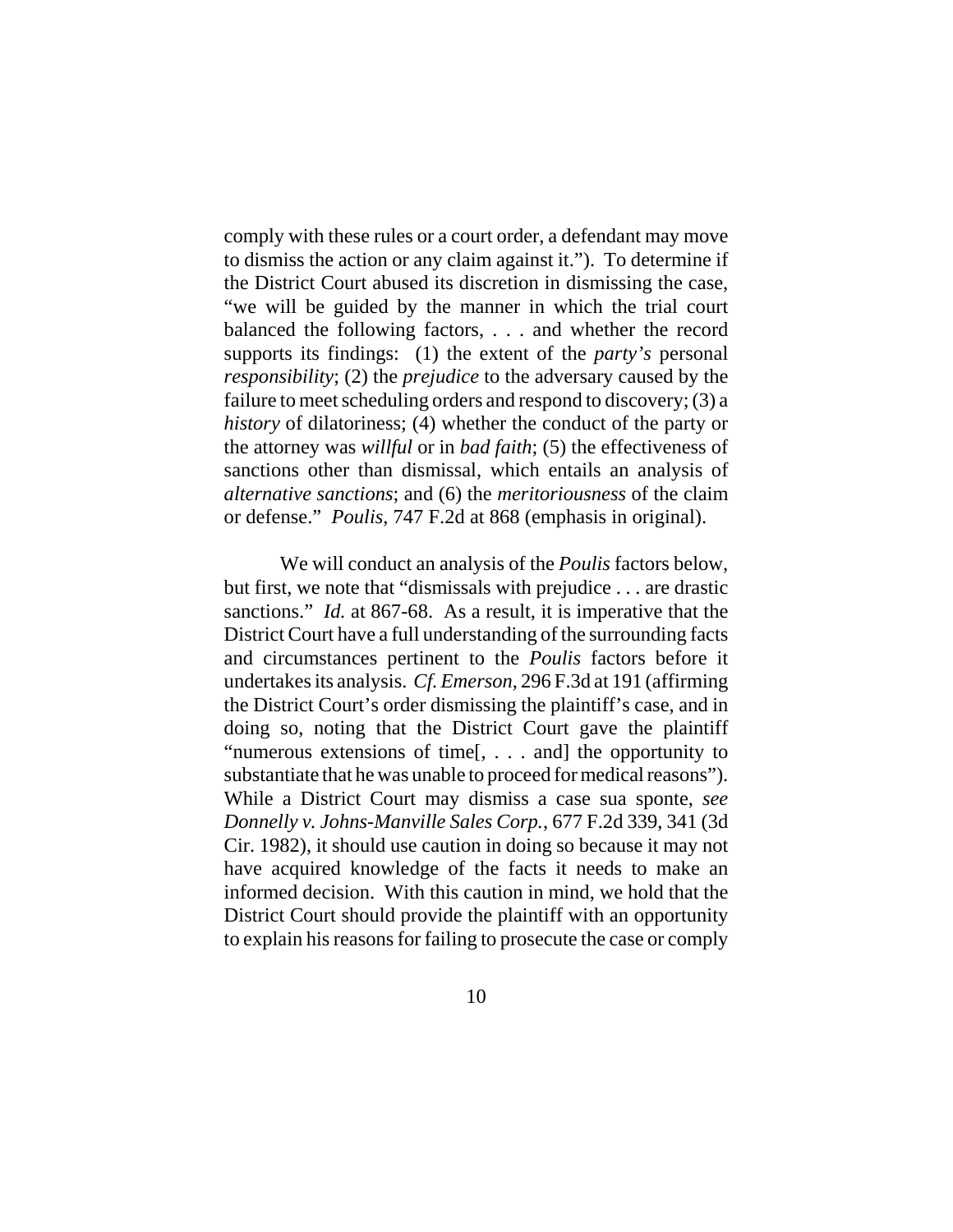with its orders prior to dismissing a case sua sponte. *See Emerson*, 296 F.3d at 191. Our review of the District Court's application of the *Poulis* factors in this case demonstrates the inherent problem with dismissing a case without providing the plaintiff with an opportunity to be heard.

### **A. Evaluation of the Six** *Poulis* **Factors**

### **1. The extent of the party's personal responsibility.**

The District Court found that Briscoe was personally responsible for his refusal to attend the conference, particularly because he is proceeding pro se. Although the District Court correctly described the law, the record was insufficient for it to conclude that Briscoe was personally responsible without first providing him with an opportunity to explain why he failed to attend the conference.

As a legal proposition, the District Court is correct in stating that a pro se plaintiff is responsible for his failure to attend a pretrial conference or otherwise comply with a court's orders. *Compare Emerson*, 296 F.3d at 190, *with Poulis*, 747 F.2d at 868. In *Emerson*, we found that the District Court did not abuse its discretion in dismissing the plaintiff's case, and in doing so, we implicitly affirmed the District Court's finding that a pro se plaintiff is personally responsible for complying with the court's orders. 296 F.3d at 190-91. Moreover, it is logical to hold a pro se plaintiff personally responsible for delays in his case because a pro se plaintiff is solely responsible for the progress of his case, whereas a plaintiff represented by counsel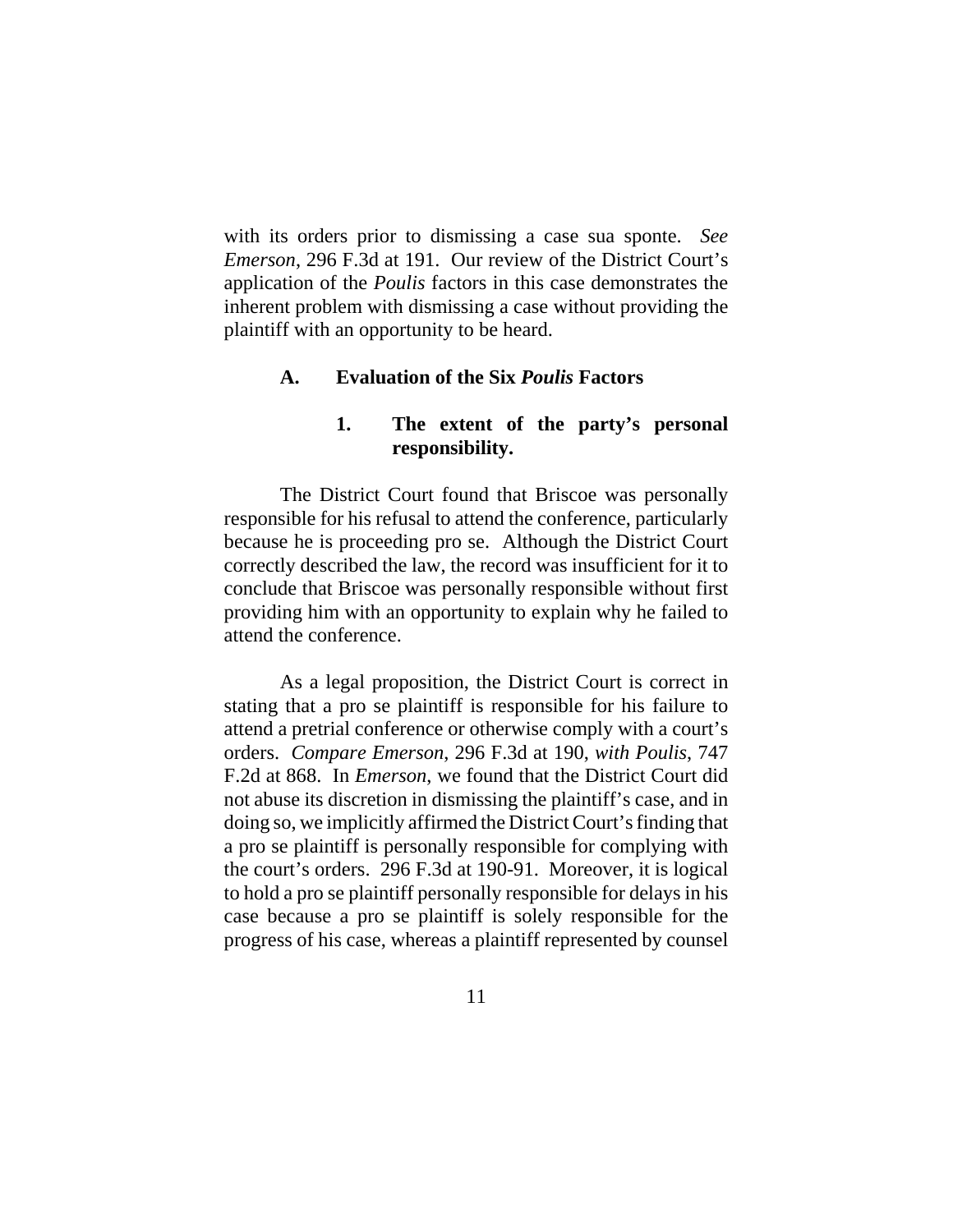relies, at least in part, on his or her attorney. *See Poulis*, 747 F.2d at 868 (stating that "a client cannot always avoid the consequences of the acts or omissions of its counsel," but considering "the [plaintiffs'] lack of responsibility for their counsel's dilatory conduct" in conducting the balancing of the six factors). Therefore, the District Court was correct in stating that a pro se plaintiff is responsible for his failure to attend a pretrial conference or otherwise comply with a court's orders.

However, the record in the present case is insufficient to support the District Court's finding that Briscoe "refus[ed] to attend the pretrial conference" and thus "fail[ed] to comply with orders of th[e] court." The District Court made this finding based upon its communications with prison officials, and thus, it assumed that the prison officials' correspondence was accurate and truthful. It never, however, sought Briscoe's explanation regarding why he failed to attend the hearing and comply with the order. Briscoe now argues to this Court that the prison officials' account of the incident was inaccurate and dishonest, and the reason he could not attend the conference was because the prison officials refused to transport him. As discussed above, the District Court should have provided Briscoe with the opportunity to explain his failure to attend the conference, thus gathering a full understanding of the facts. Because it did not, the record was insufficient for the District Court to find that Briscoe was personally responsible for failing to attend the conference.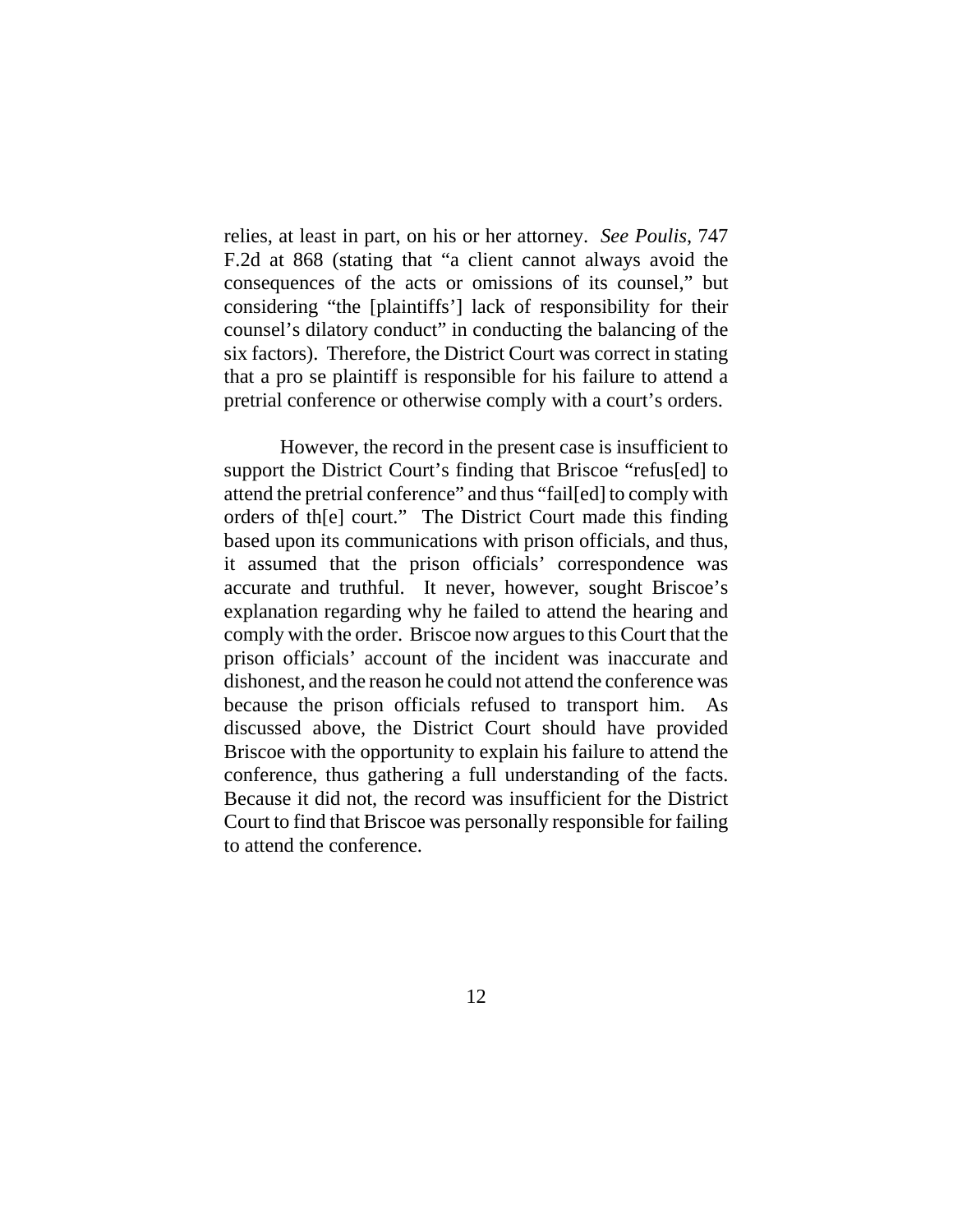### **2. The prejudice to the adversary.**

The District Court found that Briscoe's failure to attend the conference prejudiced the defendants because the defendants could not "effectively prepare for trial so as to bring the litigation to a resolution." Again, while the District Court correctly described the law, the record was insufficient for it to conclude that Briscoe's conduct prejudiced the defendants without providing Briscoe with an opportunity to explain why he failed to attend the conference.

We have stated that "[e]vidence of prejudice to an adversary would bear substantial weight in support of a dismissal or default judgment." *Adams v. Trustees of N.J. Brewery Employees' Pension Trust Fund*, 29 F.3d 863, 873-74 (3d Cir. 1994) (internal quotation marks and citation omitted). Generally, prejudice includes "the irretrievable loss of evidence, the inevitable dimming of witnesses' memories, or the excessive and possibly irremediable burdens or costs imposed on the opposing party." *Id.* at 874 (internal quotation marks and citations omitted). In the present case, the defendants were not prejudiced based on this general description of prejudice, i.e., Briscoe's failure to attend the conference did not cause a loss of evidence, a dimming of the witnesses' memories, or excessive costs. *See id.*

However, prejudice is not limited to "irremediable" or "irreparable" harm. *Id.*; *see also Ware v. Rodale Press, Inc.*, 322 F.3d 218, 222 (3d Cir. 2003); *Curtis T. Bedwell & Sons, Inc. v. Int'l Fidelity Ins. Co.*, 843 F.2d 683, 693-94 (3d Cir. 1988). It also includes "the burden imposed by impeding a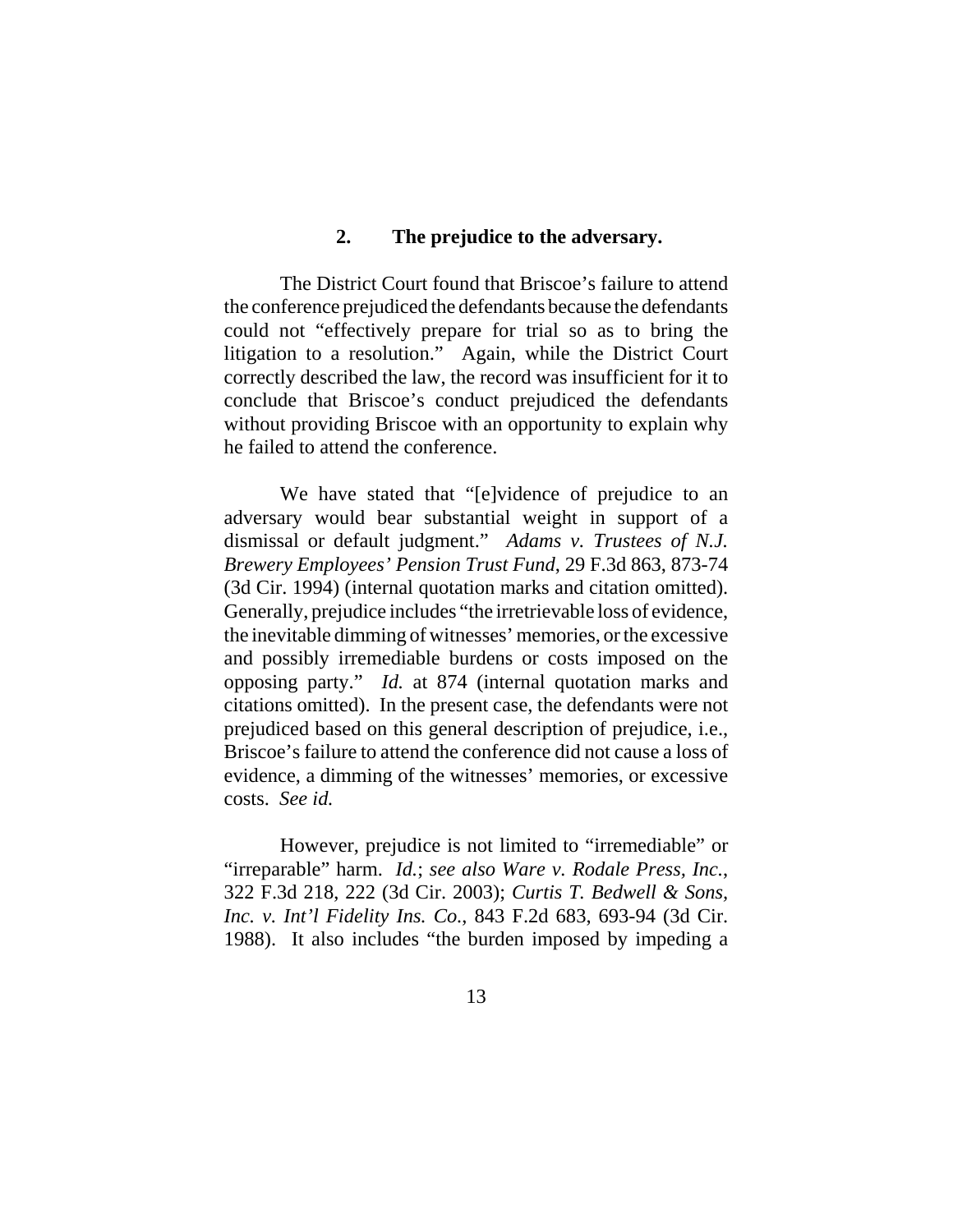party's ability to prepare effectively a full and complete trial strategy." *Ware*, 322 F.3d at 222. Oftentimes, this type of prejudice involves disputes between the parties on discovery matters because the defendants were deprived of necessary information or had to expend costs to obtain court orders for compliance. *See*, *e.g.*, *Poulis*, 747 F.2d at 868 (finding that the defendants were prejudiced where the plaintiffs did not answer interrogatories, the defendants had to file a motion to compel the plaintiffs' answers, and the defendant had "to file its pre-trial statement without the opportunity to review plaintiffs' pretrial statement which was due to be filed first"); *Ware*, 322 F.3d at 220-23 (affirming the District Court's conclusion that a defendant had been prejudiced where the plaintiff repeatedly ignored the defendant's discovery request for the plaintiff's computation of damages and did not provide it until one week prior to trial).

The District Court was correct in extending this type of deprivation of necessary information to final pretrial conferences. At the final pretrial conference, the District Court "formulate[s] a trial plan, including a plan to facilitate the admission of evidence." Fed. R. Civ. P. 16(e). By this time, each party has fully disclosed the evidence it plans to present at trial. If the plaintiff has not disclosed all of its evidence prior to trial or fails to attend the conference, the District Court would not be able to properly formulate a plan, prejudicing the defendants in their trial preparations.

In the present case, assuming Briscoe's failure to attend the conference was of his own accord, the District Court was unable to formulate the trial plan, prejudicing the defendants to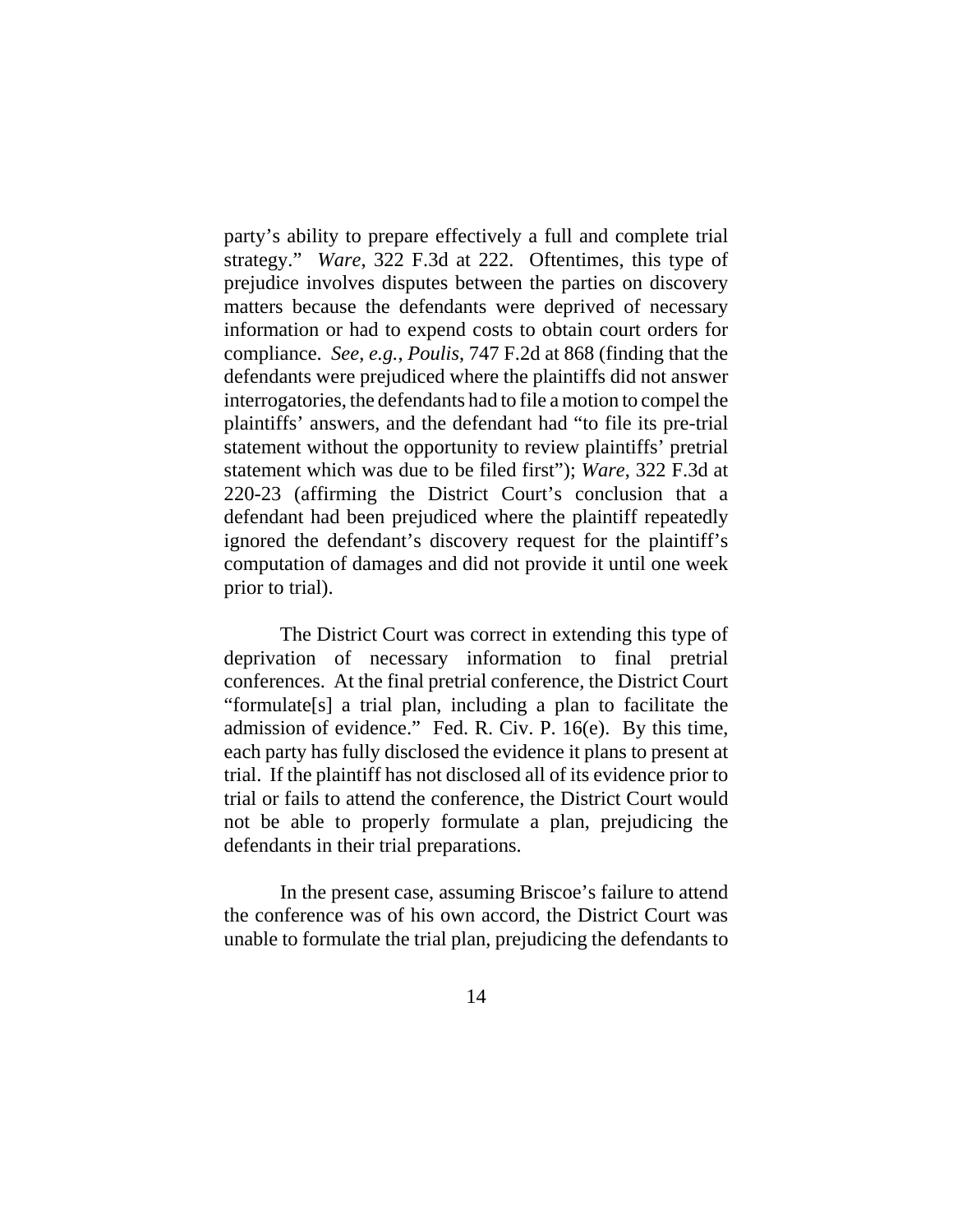some  $extent.<sup>3</sup>$  However, the District Court's finding is dependent on the factual premise that Briscoe did not attend the hearing of his own accord. If it had conducted a hearing and found Briscoe's assertion to be true, any prejudice to these defendants would be negated because, under those facts, the defendants themselves caused Briscoe's no-show. Therefore, the District Court could not have reached its conclusion as to prejudice without providing Briscoe with an opportunity to be heard.

### **3. A history of dilatoriness.**

The District Court found that Briscoe did not have a history of dilatoriness, but that his refusal to attend the conference was a dilatory tactic in light of his request for an extension of time to comply with the court's order regarding pretrial documentation. From this "refusal," the District Court found that it "[wa]s faced with a complete lack of cooperation" on Briscoe's part. We agree with the District Court that Briscoe did not have a history of dilatoriness. Regarding whether this instance was a dilatory tactic, we find that the evidence in the record is not sufficient to support that finding, and even if it was, the District Court should not have utilized a single instance of dilatory behavior in balancing the *Poulis* factors.

<sup>&</sup>lt;sup>3</sup>While the defendants would be prejudiced, we note that there are varying degrees of prejudice, and courts should consider the degree of prejudice that the defendant suffered accordingly when conducting the balancing of the *Poulis* factors.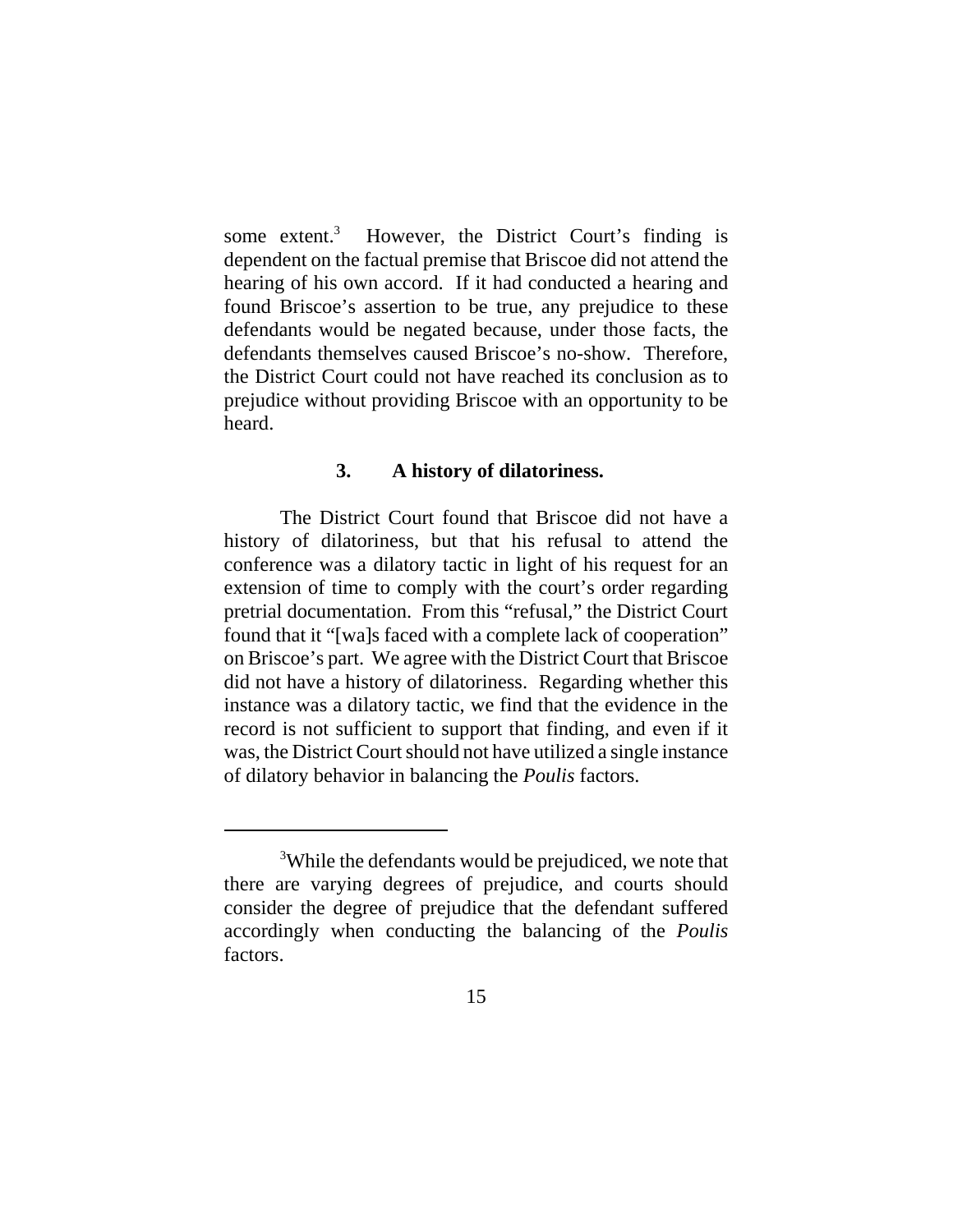"Extensive or repeated delay or delinquency constitutes a history of dilatoriness, such as consistent non-response to interrogatories, or consistent tardiness in complying with court orders." *Adams*, 29 F.3d at 874; *see also Ware*, 322 F.3d at 224 (finding that a history of dilatory conduct existed because the plaintiffs "failed repeatedly" to provide a damages calculation for the defendant); *Emerson*, 296 F.3d at 191 (finding that a history of dilatory conduct existed because the "procedural history of this case reflects continuous dilatoriness" as demonstrated by the plaintiff's multiple requests for stays and failure to comply with multiple deadlines). For example, in *Poulis*, the plaintiffs never sought discovery, did not answer discovery requests, and did not file a pretrial statement by the court's established deadline, and the District Court dismissed the plaintiffs' case. 747 F.2d at 865. We remanded to the District Court for it to consider whether alternative sanctions were available. *Id.* at 866. It ordered the parties to file briefs, the plaintiffs' brief was four days late, and it once again dismissed the case. *Id.* at 866-67. Based on this evidence, we held that a "consistent delay" was present, and thus, it met the requirement for a "history of dilatoriness." *Id.* at 868.

However, conduct that occurs one or two times is insufficient to demonstrate a "history of dilatoriness." *See Scarborough v. Eubanks*, 747 F.2d 871, 875 (3d Cir. 1984) (finding that, although the plaintiff's pretrial documents were "filed inexcusably late," it was not the same history of dilatoriness present in *Poulis*, 747 F.2d at 868); *Donnelly v. Johns-Manville Sales Corp.*, 677 F.2d 339, 343 (3d Cir. 1982) (reinstating plaintiff's case where the plaintiff acted dilatory on one occasion but no evidence existed that the plaintiff's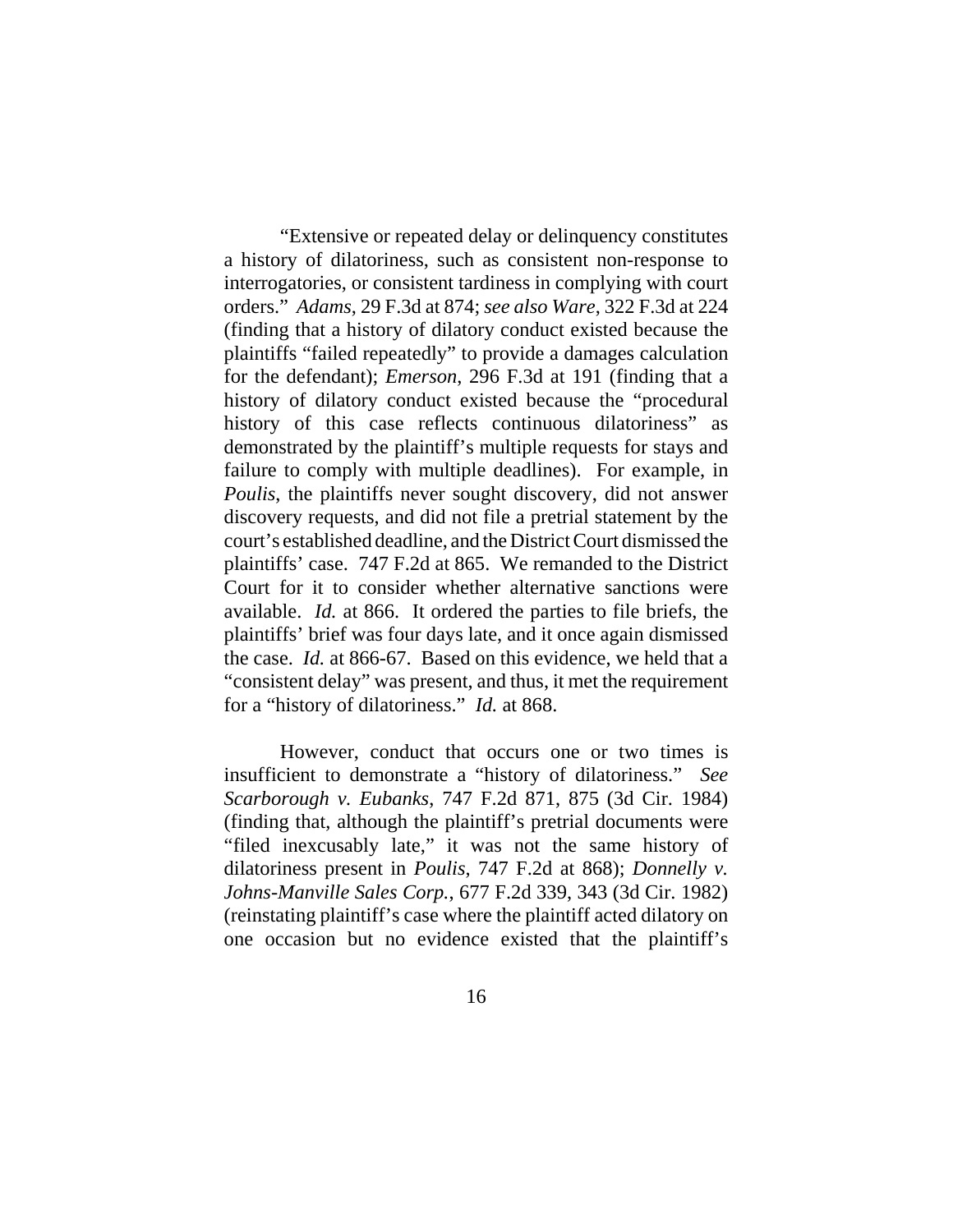behavior was willful). Furthermore, we must evaluate "a party's problematic acts . . . in light of its behavior over the life of the case." *Adams*, 29 F.3d at 875 (citing *Dyotherm Corp. v. Turbo Machine Co.*, 392 F.2d 146 (3d Cir. 1968)). In *Dyotherm*, plaintiff's counsel did not inform the court that he was not going to secure separate patent counsel, in which case the trial would have begun three months earlier. 392 F.2d at 147. He then arrived late to the first day of trial, informed the judge that his principal witness could not appear for another week and another witness was still unknown to him, and arrived late the subsequent day still unable to present a witness. *Id.* As a result, the District Court dismissed the plaintiff's case. *Id.* However, we reversed, finding that the plaintiff had not engaged in any dilatory tactics during the first two-and-a-half years that the case had been pending, and thus, "the district court should not have applied the harsh penalty of dismissal." *Id.* at 149.

As noted, we agree with the District Court's conclusion that Briscoe's conduct did not demonstrate a "history of dilatoriness." Even assuming that Briscoe "refused" to attend the conference, his refusal was only one instance of dilatory conduct.4 Thus, unlike in *Poulis*, *Emerson*, and *Ware*, Briscoe

<sup>&</sup>lt;sup>4</sup>The defendants argue that Briscoe was also dilatory in failing to attend his deposition. However, the District Court previously found that he was not fully responsible for his failure to attend the deposition, and his actions were not willful or in bad faith. Considering this prior finding, as well as Briscoe's allegations that he chose not to attend the deposition because all of his personal belongings, including his clothing, had been removed from his cell, we cannot find that the District Court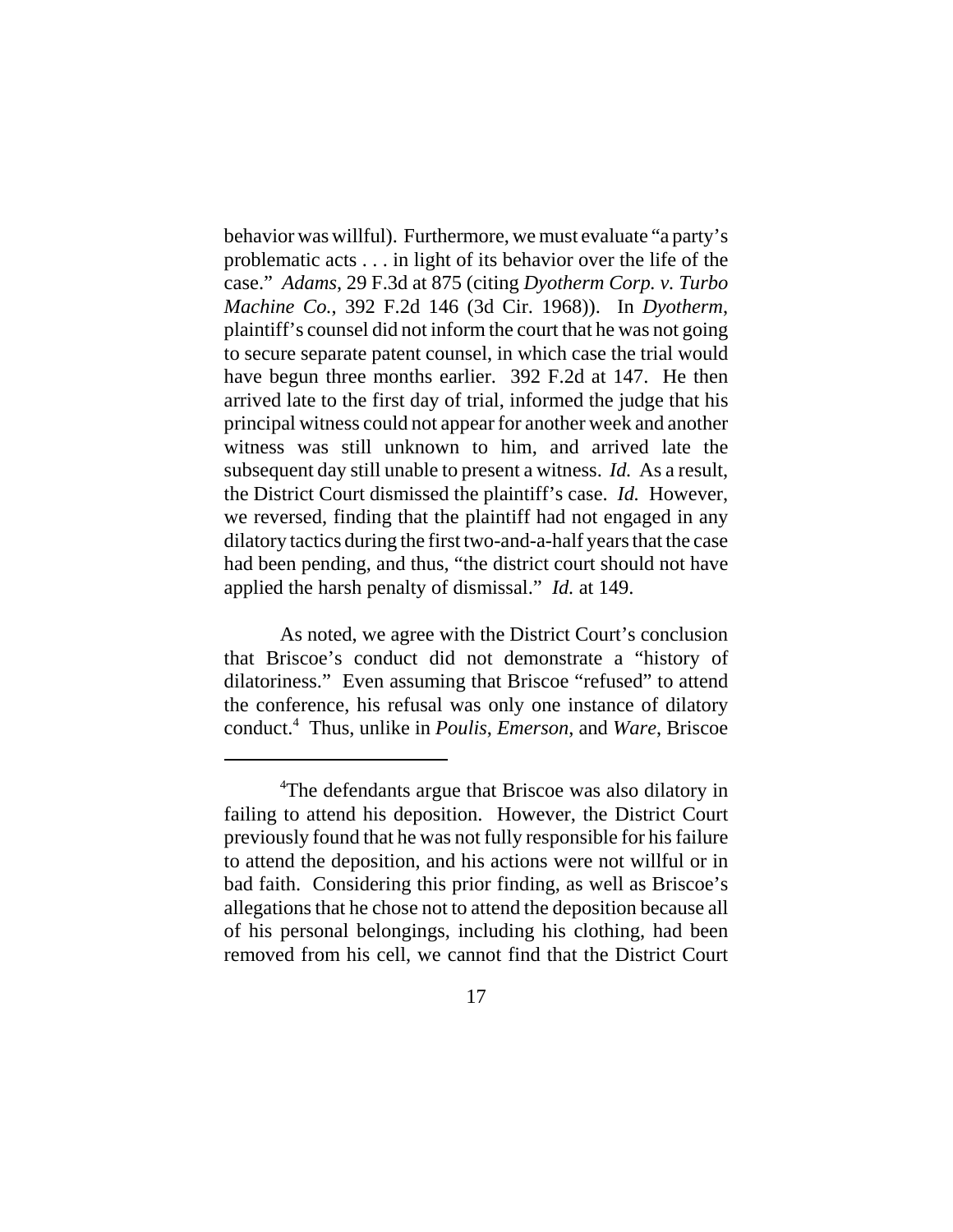did not engage in any prior instances of dilatory conduct that could constitute a continuous stream of dilatory conduct. Moreover, to the extent that the District Court relied on Briscoe's failure to attend the conference as a "dilatory tactic" in its balancing of the *Poulis* factors, it should have considered this conduct in light of the fact that Briscoe had consistently met deadlines for past motions and had prosecuted his case for over three years. *See Dyotherm*, 392 F.2d at 149. Thus, even if the record supported the District Court's finding that Briscoe was dilatory, it should not have weighed this one instance of dilatory conduct against Briscoe in its balancing of the *Poulis* factors.

Finally, we do not think this record so clearly supports the District Court's conclusion that Briscoe was dilatory in this instance. Its finding is again dependent on the premise that Briscoe refused to attend the pretrial conference. As discussed above, the District Court should have provided Briscoe with the opportunity to explain his failure to attend the conference. Because it did not, the record was insufficient for the District Court to find that Briscoe refused to attend the conference as a dilatory tactic.

abused its discretion in choosing not to consider this conduct in determining whether Briscoe had a history of dilatory conduct. Thus, the defendants' argument that Briscoe had engaged in more than one instance of dilatory conduct fails.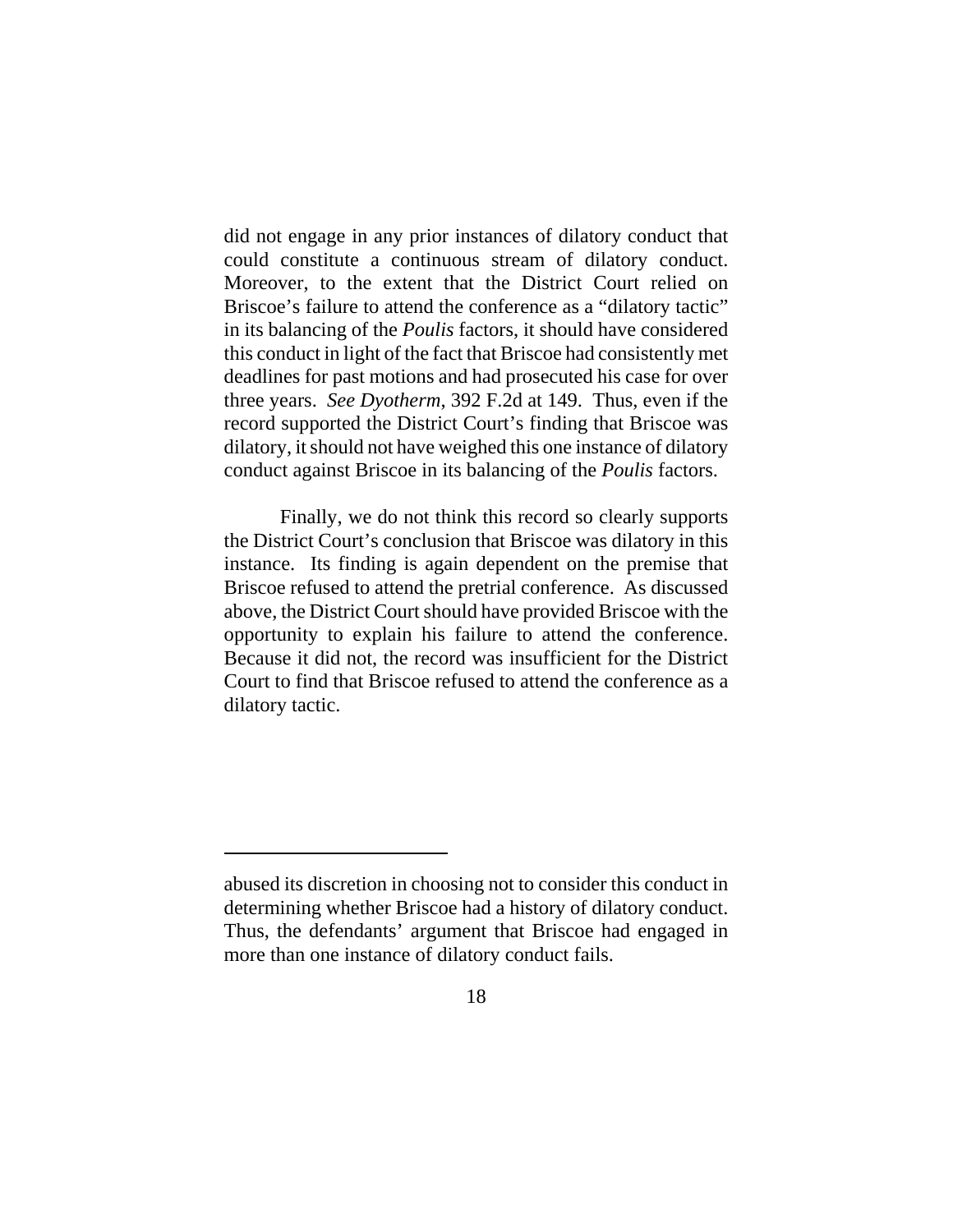### **4. Whether the conduct of the party or the attorney was willful or in bad faith.**

The District Court found that Briscoe was "willful" because he did not attend the conference despite the court's express warning that it could dismiss his claims. Although the District Court correctly described the law, the record does not support its finding that Briscoe was willful because it did not provide Briscoe with an opportunity to explain the reason he failed to attend the hearing.

Under this factor, the District Court must consider whether the conduct was "the type of willful or contumacious behavior which was characterized as flagrant bad faith." *Adams*, 29 F.3d at 875 (internal quotation marks and citation omitted). Generally, "[w]illfulness involves intentional or self-serving behavior." *Id.* If the conduct is merely negligent or inadvertent, we will not call the conduct "contumacious." *See Poulis*, 747 F.2d at 868-69 (finding that plaintiff's counsel's behavior was not contumacious because, although he had missed deadlines, there was no suggestion that his delays were for any reason other than his and his wife's poor health); *see also Emerson*, 296 F.3d at 191 (finding bad faith because the conduct went beyond mere negligence). Therefore, the District Court was correct in finding that, where a plaintiff refuses to attend a final pretrial conference in an attempt to delay the trial, his refusal would be "willful."

However, the record is insufficient to support the District Court's finding that Briscoe refused to attend the pretrial conference. As discussed in the three preceding factors, the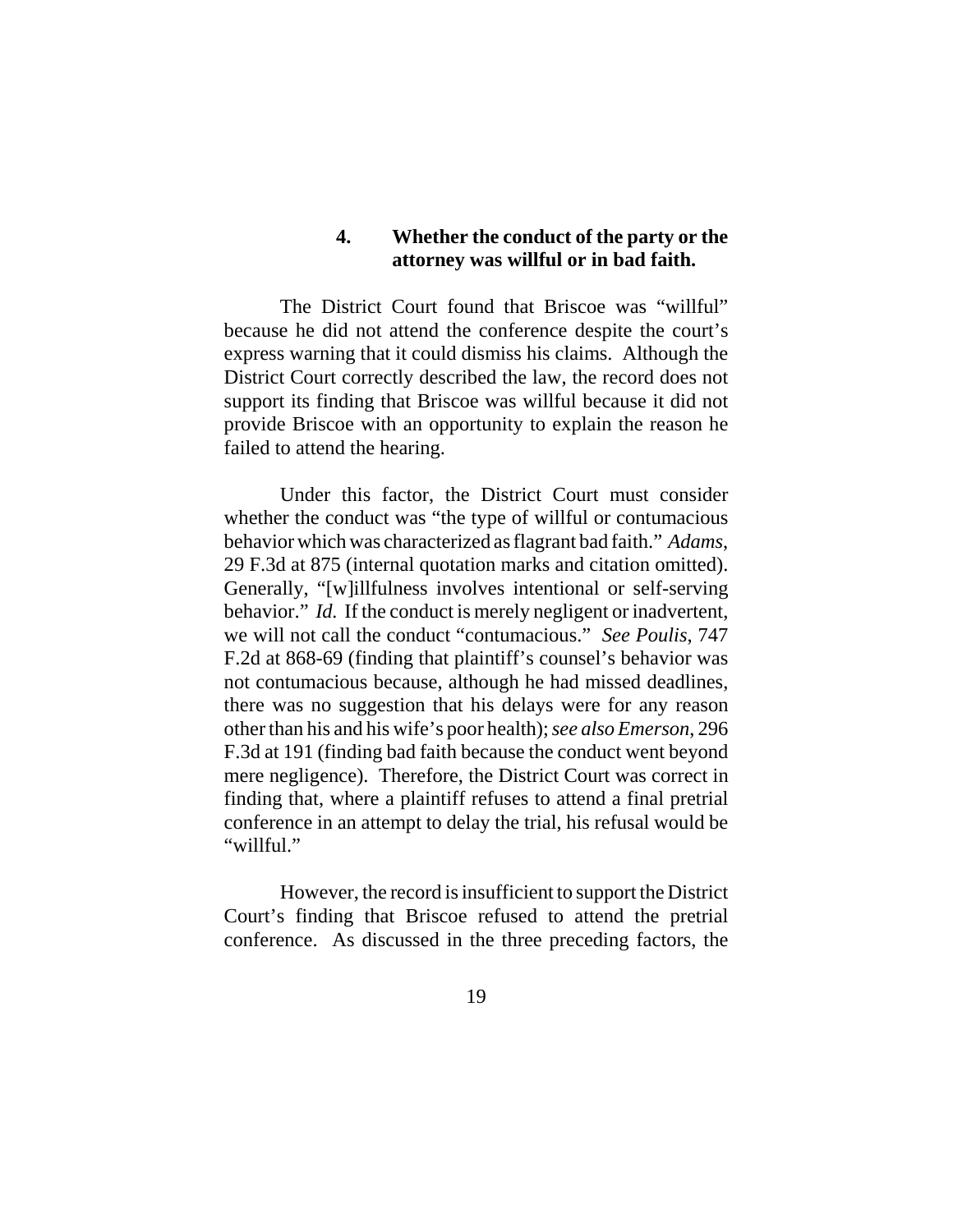District Court should have provided Briscoe with a full and fair opportunity to present the reasons he did not attend the conference prior to finding that he "refused" to attend.<sup>5</sup> Because it did not, the record is insufficient to support its finding that Briscoe willfully refused to attend the conference with the purpose to delay the proceedings.

# **5. The effectiveness of sanctions other than dismissal, which entails an analysis of alternative sanctions.**

The District Court found that alternative sanctions were not available in this case because "[w]hen a Plaintiff fails to prosecute his action, outside of dismissal of the action, the Court cannot envision a sanction that would be appropriate." It further found that monetary sanctions, including fines, costs, or payment of attorneys' fees were unavailable. We agree with the District Court's conclusion.

A District Court must consider the availability of sanctions alternative to dismissal. *Poulis*, 747 F.2d at 869. Where an attorney has caused the delay and noncompliance in the proceedings, we have noted that "[u]nder the Federal Rules of Civil Procedure and the 1983 amendments, the district court is specifically authorized to impose on an attorney those expenses, including attorneys' fees, caused by unjustified failure to comply with discovery orders or pretrial orders." *Id.*

<sup>&</sup>lt;sup>5</sup>We note that, even assuming that Briscoe did not attend the pretrial conference on his own accord, it does not necessarily follow that his purpose was to delay the proceedings.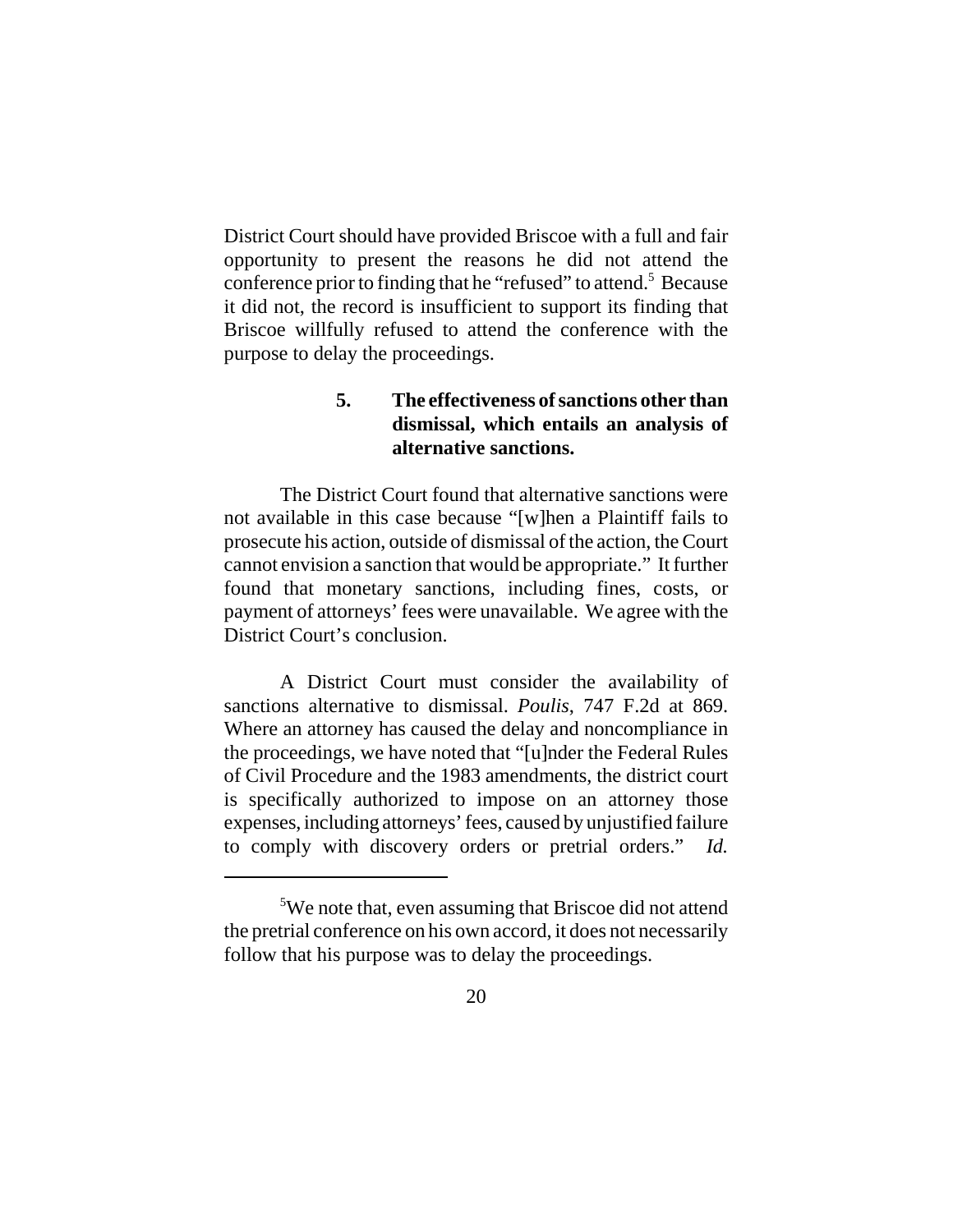However, where a plaintiff is proceeding pro se, and moreover, is proceeding in forma pauperis, we have upheld the District Court's conclusion that no alternative sanctions existed because monetary sanctions, including attorney's fees, "would not be an effective alternative." *Emerson*, 296 F.3d at 191.

In the present case, Briscoe was proceeding pro se and in forma pauperis. Because he was proceeding pro se, he had no attorney upon whom the District Court could impose the expenses for failing to comply with the court's orders as in *Poulis*. Moreover, both the fact that he was proceeding in forma pauperis and that he was currently incarcerated indicated that he would not be able to pay monetary sanctions. *See Emerson*, 296 F.3d at 191. Therefore, the District Court did not abuse its discretion in finding that there were no alternative sanctions available to it, and the record supported its finding.<sup>6</sup>

# **6. The meritoriousness of the claim or defense.**

The District Court found that Briscoe's claims "were based in some merit" because they "had successfully cleared the summary judgment hurdle and were in posture to proceed to trial." We agree with the District Court's conclusion.

<sup>&</sup>lt;sup>6</sup> Although Briscoe argues that the District Court did not consider the availability of alternative sanctions as thoroughly as it should have, he does not point to any alternative sanctions that were available to the District Court in this case.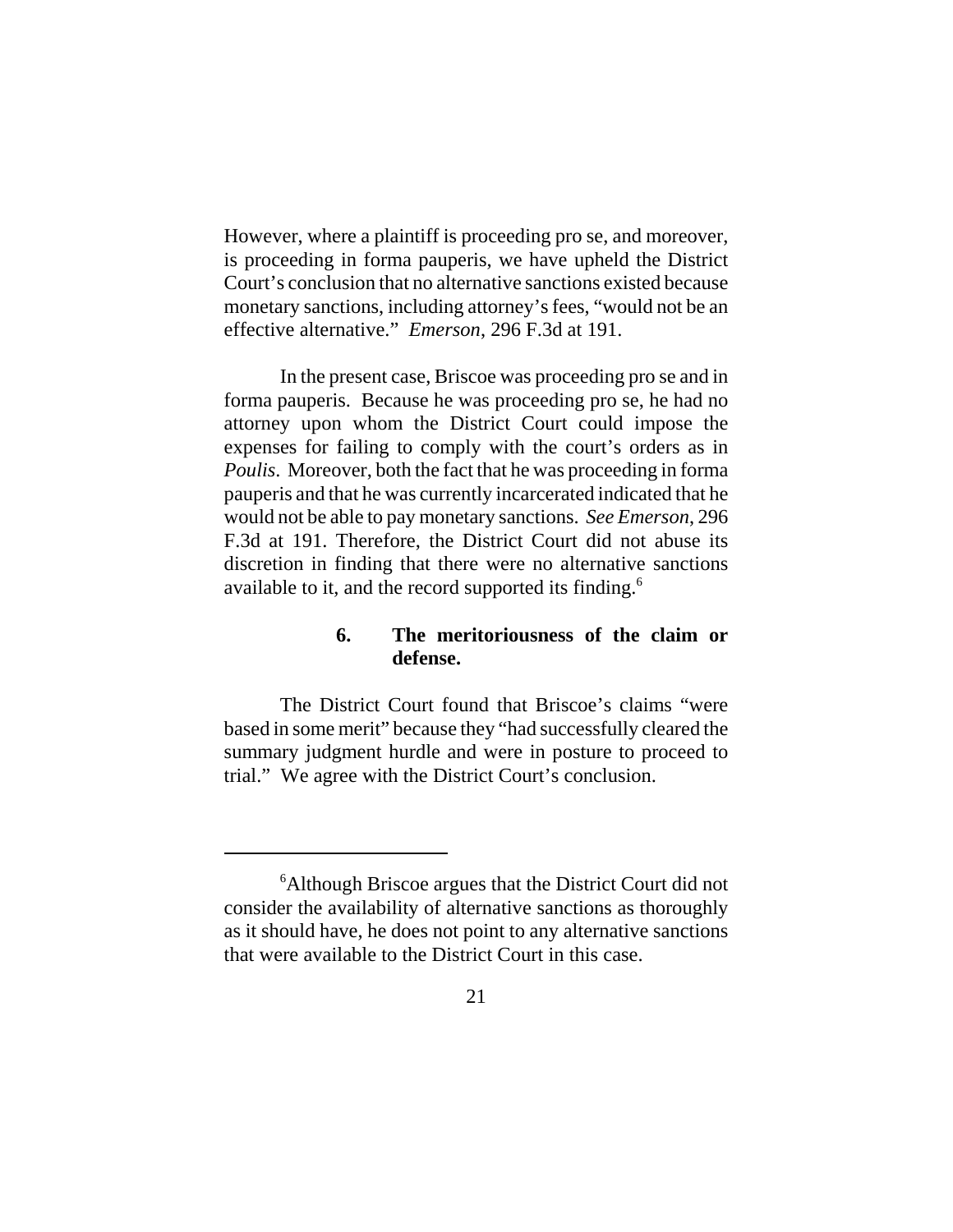Generally, in determining whether a plaintiff's claim is meritorious, we use the standard for a Rule 12(b)(6) motion to dismiss for failure to state a claim. *Poulis*, 747 F.2d at 869-70. Thus, we deem "[a] claim, or defense . . . meritorious when the allegations of the pleadings, if established at trial, would support recovery by plaintiff or would constitute a complete defense." *Id.*

In the present case, several of Briscoe's claims survived the summary judgment stage of litigation. Therefore, viewing the facts in the light most favorable to Briscoe, his claims presented genuine issues of material fact, necessitating a trial on the issues. *See* Fed. R. Civ. P. 56(c); *Moore v. City of Phila.*, 461 F.3d 331, 340 (3d Cir. 2006). A fortiori, these claims surpassed the Rule 12(b)(6) motion to dismiss standard, and under the *Poulis* analysis, his claims are deemed to have merit.

### **B. Balancing of the** *Poulis* **Factors**

In balancing the *Poulis* factors, we do not have a "magic formula" or "mechanical calculation" to determine whether a District Court abused its discretion in dismissing a plaintiff's case. *Mindek v. Rigatti*, 964 F.2d 1369, 1373 (3d Cir. 1992). While "no single *Poulis* factor is dispositive," *Ware*, 322 F.3d at 222, we have also made it clear that "not all of the *Poulis* factors need be satisfied in order to dismiss a complaint." *Mindek*, 964 F.2d at 1373.

In the present case, the only factor that is clearly in favor of the defendants is that the District Court did not have any alternative sanctions available to it. The factors that clearly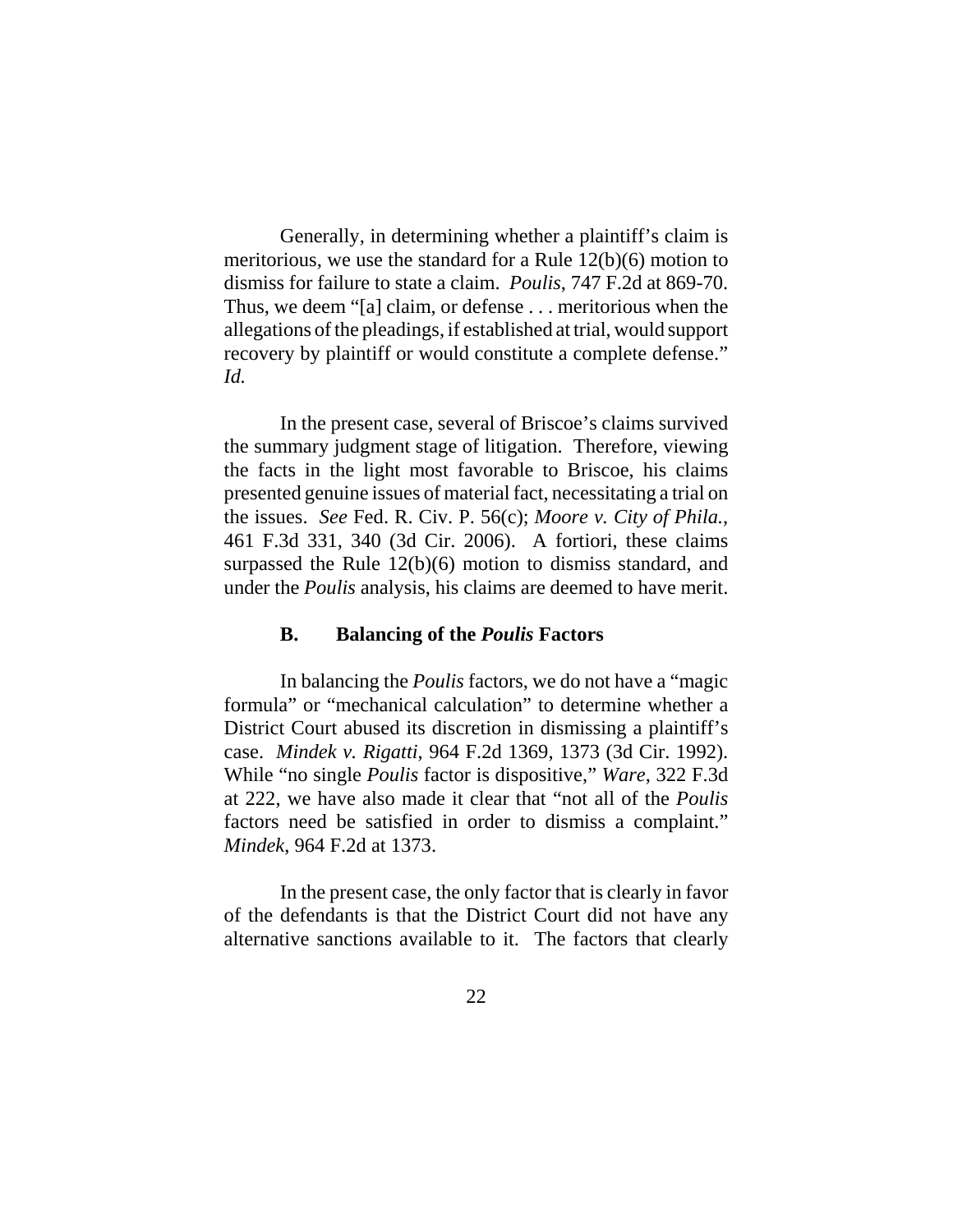favor Briscoe are that his remaining claims have some merit, and he does not have a history of dilatoriness. However, these factors are not dispositive of the inquiry as to whether the District Court abused its discretion in dismissing the case because there is no "magic formula," and we must look at the District Court's balancing as a whole, including whether the record supported its findings. *See Poulis*, 747 F.2d at 868.

Turning to the remaining three factors, the present record does not support the District Court's findings as to the extent of Briscoe's personal responsibility, the prejudice to the defendants, or whether Briscoe acted willfully or in bad faith. *See Poulis*, 747 F.2d at 868. Although we do not require all of the factors to be satisfied to find that the District Court did not abuse its discretion, *Mindek*, 964 F.2d at 1373, the fact that three of the six factors have an inadequate foundation (and two of the six clearly favor Briscoe) demonstrates that the District Court should have found additional reasons prior to dismissing Briscoe's case. Its failure to do so may have impacted its conclusion to dismiss the case, and thus, it was an abuse of discretion.

Therefore, we hold that where, as here, the District Court does not have the facts necessary to conduct a full analysis of the *Poulis* factors, it is not appropriate for the District Court to dismiss a plaintiff's case sua sponte. Instead, the District Court must provide the plaintiff with a full and fair opportunity to be heard regarding his failure to comply with the court's orders. Only after providing that opportunity should the District Court conduct an analysis of the *Poulis* factors to determine whether it should dismiss the plaintiff's case. As a result, the District